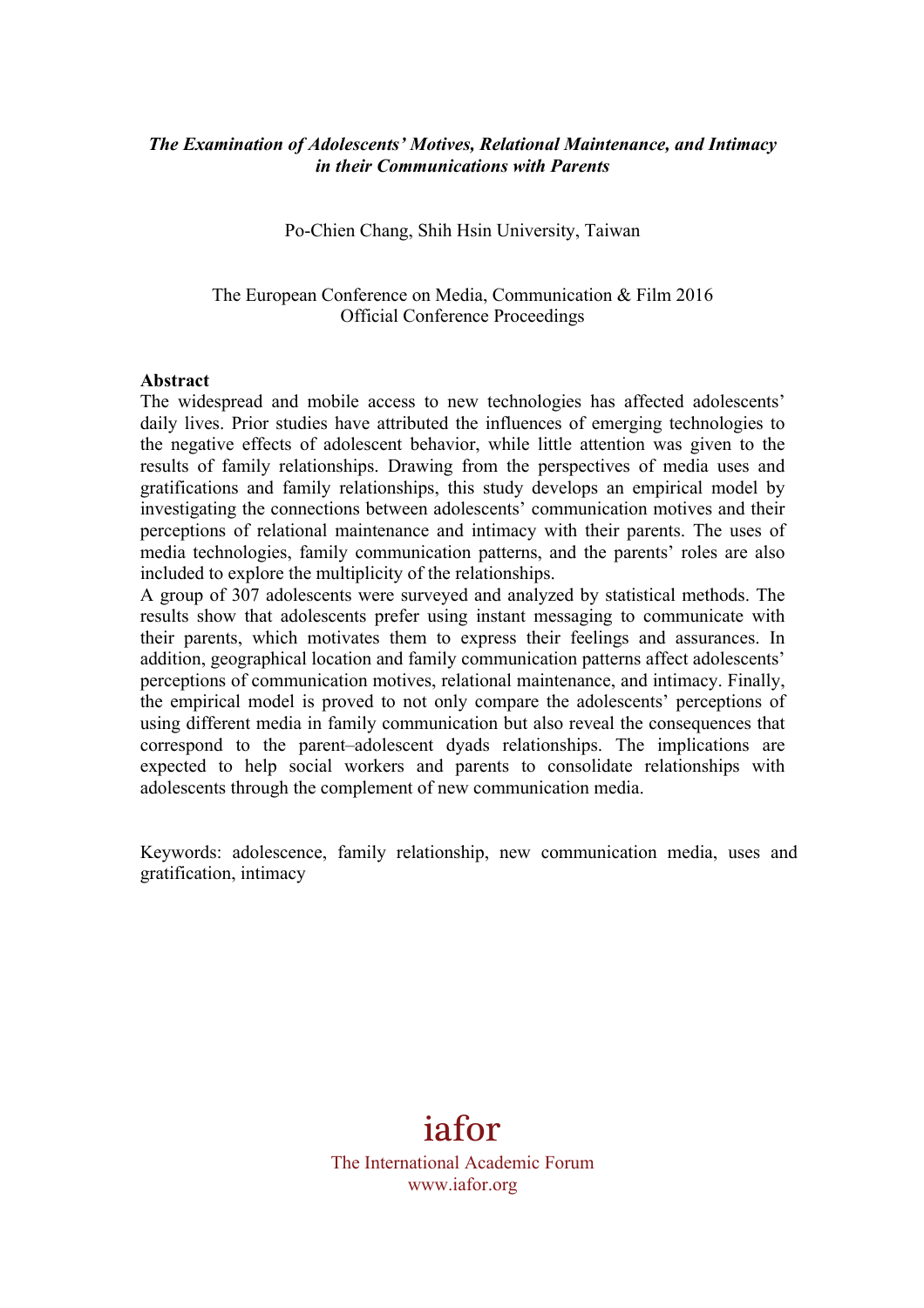#### 1. Introduction

The widespread and mobile access to new technologies has affected adolescents' daily lives. They are labeled as digital natives or the n-generation. Prior studies have argued that most adolescents squander their time in online communities and have reduced the amount of time spent in communicating with friends and family members in person, and thus created negative effects such as Internet addiction, relational isolation, and family conflicts. The phase of adolescence in the process of human development is normally fragile and sensitive and it requires much attention from parents to understand the importance of communication technologies in family relationships.

In addition, within the field of media effect, in recent years scholars have continued to investigate the influences of new media technologies on the development processes of adolescence, ranging from TV, personal computer, to Internet and mobile phones. However, the communication contexts and content vary when compared to face to face and online communication. The conclusions are not capable of explaining the effects derived from new technologies and the consequences of adolescence, such as the levels of relational satisfaction, intimacy and behavioral patterns. The family relationship of adolescents, measured by the frequency and duration of using the new technologies does not explain the interrelations of the family members, technology uses, and adolescents' behavior. Different results have been published based on constant evaluations of adolescents' access to various technologies (Blackshaw, 2009; Boase, Horrigan, Wellman, & Rainie, 2006; Lenhart, Madden, Macgill, & Smith, 2007; Macgill, 2007). According to a survey by Pew Internet Project in 2013, over half of adolescents use smartphones and spend more time online than with their parents (Madden, Lenhart, Duggan, Cortesi, & Gasser, 2013). Other studies also show both adolescents and parents' use of technologies are subject to the differences in gender, age, family income, and parents' education (Brown, Childers, Bauman, & Koch, 1999). More parents and adolescents regard new technologies as a tool to communicate with others (Boase et al., 2006; Lenhart et al., 2007; Macgill, 2007; Madden et al., 2013; Schwartz, 2004), which motivate us to explore this topic in detail.

The conclusions of the impact of new technologies on adolescents tend to be more negative than positive. Scholars argued that adolescents are overly immersed in virtual communities based on the conditions of time and frequency and lack of communication and relational development with the physical world (G. S. Mesch, 2003; Nie, Hillygus, & Erbring, 2002; Subrahmanyam & Greenfield, 2008). In contrast, the lack of physical cues might yield more benefits for people to express their inner thoughts and emotions by avoiding physical contact with others (Riva, 2002). Schwartz (2004) offered some advantages of computer-mediated communication between children and parents, such as eliminating tensions, more organized thoughts, or new ways of communication by filtering the non-verbal cues. Acknowledging the pervasive debates between the intervention of new technology and the impact of family relationships, the aim of this study is to develop an empirical model to understand the intention of communication technologies utilized by adolescents, which results in their motivations and perceptions of relationships with parents.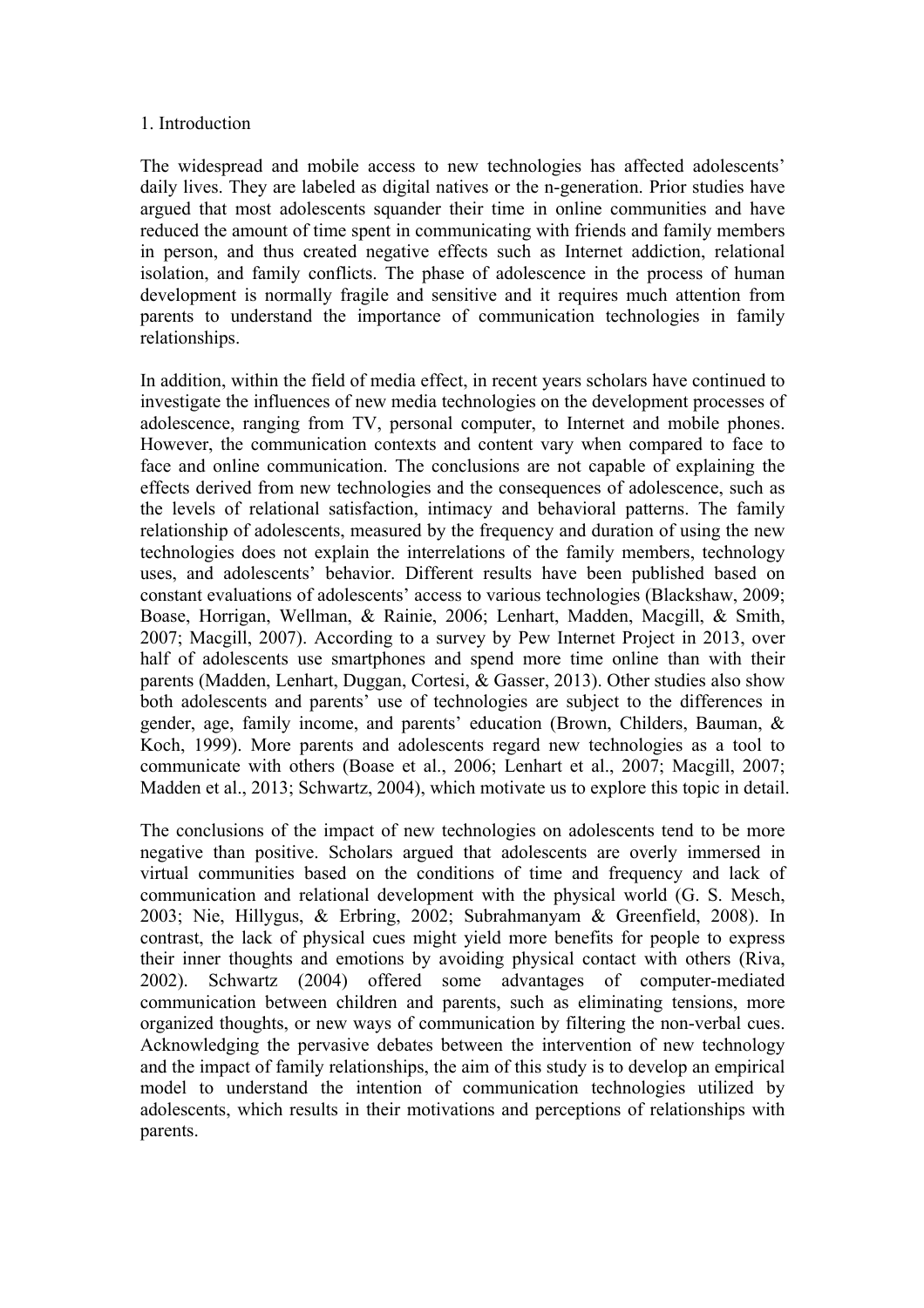#### 2. Literature review

Family communication is critical to the adolescent development stage. The effectiveness of family communication is associated with positive development of adolescents' capabilities in different perspectives, such as attachment, social comprehensions, and abilities of cognition and emotion (Vuchinich, Ozretich, Pratt, & Kneedler, 2002). Olson (1993) defines positive adolescent–parent communication as when either adolescents or parents can utilize the communication skills to maintain the family relationships and increase the adaptabilities and cohesion of family members, and thereby establish a healthy family environment. Most family studies explored the connections between communication media and results of relationships rather than interactive processes and behaviors. Their scopes of exploration are also limited to a specific family group, such as spouse, sibling, and adolescents rather than the dyads relationship between adolescents and parents. Vogl-Bauer (1999) considered whether the adolescents' or parents' strategies of relational maintenance would influence how they communicate with each other and the consequences of their relationships.

#### 2.1 Adolescent's use of new media technologies

Like other generation, scholars consider the uses of new technologies, such as the Internet, are mainly for communication and maintaining relationship with others. Hence, most studies argue that adolescents would seek support and relational ties through online communications with peers (Gunuc & Dogan, 2013; Lee, 2009; Lenhart et al., 2007). New relationships and communication can be established by the emergence of new technologies that people use, which also make prior studies adjust their framework based on the use contexts of new technologies (Lenhart, Lewis, & Rainie, 2006)

Lee (2009) summarized the related works on Internet use by adolescents and concludes with four principles: substitution, reinforcement, consolidation, and social compensation. Prior studies that support the principle of substitution argue the time spent on new technology has occupied the time span on social life and directing the feelings of individuals (Gunuc & Dogan, 2013; Kraut et al., 2002; G. S. Mesch, 2003; Nie et al., 2002). In contrast to the viewpoint of substitution, the scholars who support the principle of complement believe that people can expand new relationships and intimacy with others, which are irrelevant to their usage on the Internet. According to their findings, adolescents' feeling of family communication and social support increase along with the increase of online usage. (G. S. Mesch, 2003). Following the principle of consolidation, scholars conclude that adolescents' online relationships can be consolidated in combination with their existing social network. In other words, adolescents may feel a stronger need to contact with peers after online communications with the same groups. Finally, the principle of social compensation is attributed to the adolescents' personality. Adolescents who are introverted and socially anxious can gain help from the applications of new media technologies, such as E-mail and instant messaging, to expand their peer communication and relationships. Hence, researchers are in consensus that the adolescents' usage of new technology and development in their personal relationships are complex. Insights of connections between technology usage and adolescents' relationships can be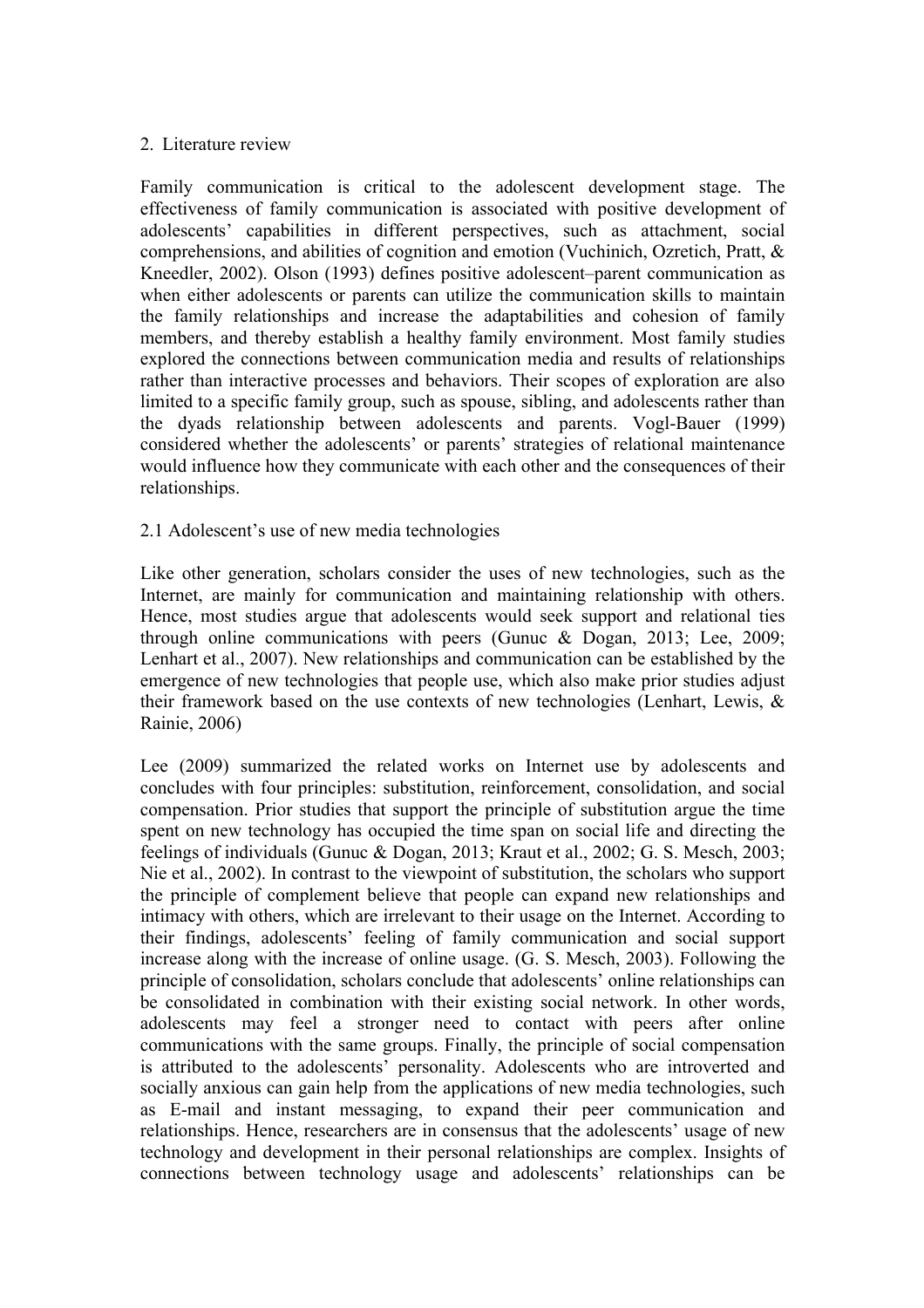comprehended by comparing different communicative users, technologies, level of relationships, and results (G. Mesch & Talmud, 2006).

2.2 The motivations of interpersonal communication

To further understand the determinants that family members communicate with each other, prior studies applied theories from social psychology, such as Motivation Theory (Dweck & Leggett, 1988) or Theory of Reasoned Action (TRA) (Ajzen & Madden, 1986) to understand how individuals create motivations through the needs of cognitions and provide an overall assessment based on the surrounding environment and personal abilities toward generations of human behaviors. Meanwhile, individuals are inclined to utilize tools or resources to satisfy their needs, which are assumed to be goal-oriented. Hence, it is crucial to understand the individuals' motivations and perceptions in order to explain their behaviors in the use of new technologies. Originated from Motivation Theory, Schutz (1966) and Rubin (1988) incorporate the needs of others and develop the scales for measuring the individuals' motivations of interpersonal communication. Schutz (1966) believes that people interact with each other because they want to satisfy their needs from others. Hence, he believe there are three motivations that initiate from interpersonal communication.

1. Inclusion: inclusion refers to the purpose of interpersonal communication, which is to achieve a satisfactory engagement and partnership with others.

2. Control: the purpose of interpersonal communication is to maintain individual power and influence others.

3. Affection: the purpose of interpersonal communication is to maintain love, worship and passion between each other.

Later, Rubin et al. (1988) added three interpersonal motives:

1. Pleasure: interpersonal communication is to be happy.

2. Escape: the aim of interpersonal communication is to cancel or avoid further communication.

3. Relaxation: it is easy to be relaxed through communicating.

According to the original scales of interposal communication motives by Rubin et al. (1988), six dimensions are illustrated as pleasure, affection, inclusion, inclusion, escape, relaxation, and control. The measurement of interpersonal communication motives are also verified by other scholars to achieve both reliability and validity (Barbato & Perse, 1992; Graham, Barbato, & Perse, 1993; Martin & Anderson, 2009; Myers, Brann, & Rittenour, 2008).

#### 2.3 Relational maintenance

The initiation and termination of interpersonal relationships is gradual development evolved with different time spans and formats of interactions. Altman and Taylor (1973), in their theory of social penetration, use the profile of an onion to show the width and depth of personal relationships. The process of interpersonal relationships is involved with relational establishment, reinforcement, maintenance, delusion, and termination. Through message communication and self-disclosure, individuals are capable of increasing or maintaining relationships with others. It is also critical to verify the causal links between interpersonal communication and relational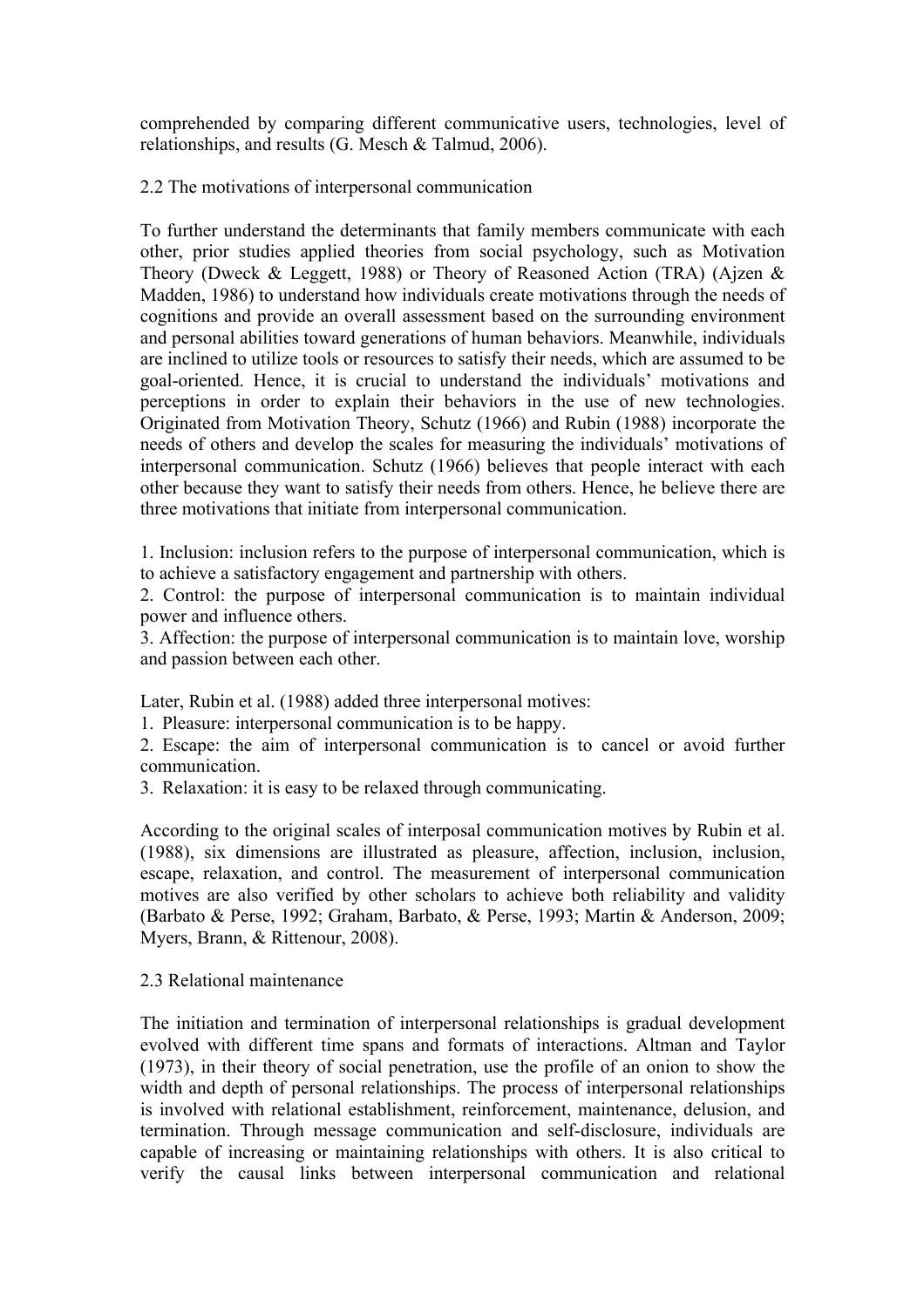maintenance. The applications of such connections can be also applied to specific groups of communicators, such as spouses, friends, and relatives (Canary, Stafford, Hause, & Wallace, 1993; Dindia & Canary, 1993). Unlike the subjects in prior studies, adolescence is a stage of human development with huge transitions in both physical and psychological aspects. Hence, the adolescents' relational maintenance with parents is requires further attention (Thorton, Orbuch, & Axinn, 1995). Stafford and Canary (1991) propose the development of relational maintenance in two dimensions: the phases of relationship, referred to as the four stages of human relationship, and the relational strategy, which people utilize to connect with the others. The composition of relational maintenance consists of five dimensions—positivity, openness, assurance, social network, and task sharing. Synthesized from prior works of relational maintenance, most studies emphasize friends and intimate partners. Little research was found that portrays the maintenance of family relationships, especially the relational maintenance between adolescents and parents (Caughlin, Koerner, Schrodt, & Fitzpatrick, 2011). In addition, the intervention of new media technologies, such as the Internet, led to the various comparisons between individual relationships in online and offline environments. Most research topics are surrounded by friendship maintenance and are not extended to the scope of new technologies and relational maintenance between adolescents and parents.

#### 2.4 Intimacy

The definition of intimacy in general refers to the level of disclosure and mutual share of personal thinking, feeling, common interests or even imagination. As mentioned above, the phase of adolescence is when children begin separating from their parents' protection and control and gradually evolve to establish intimate relationships with others. Researchers have compared adolescence with other stages of human development and concluded that the relationships between adolescents and parents are full of tensions and contradictions. The adolescents may hold different opinions to their parents and are expected to generate family conflicts that affect their development of personal relationships at school and further expand into society (Roming & Bakken, 1992). Solomon, Warin, Lewis, and Langford (2002) hold the belief that intimate conversation between children and parents is associated with family communication and benefits maintaining a good family relationship. Hu, Wood, Smith, and Westbrook (2004) revealed the connections between personal uses of instant messaging and intimate relationships, but their study was limited to exploring new relationship between friends and was not extended to intimate relationships between adolescents and parents. Meanwhile, Subrahmanyam and Smahel (2011) believed that individuals' perceptions and consequences of intimacy are determined by different communicative partners. Few studies has been conducted to explore the connections between relational maintenance and level of intimacy during the intervention of new communication contexts and further attention should be given to this (Parks & Floyd, 1996).

The intimacy of interpersonal relationship is regarded as a multi-dimensional construct. Miller and Lefcount (1982) examined how social intimacy affects individuals' relational satisfaction. Tolstedt and Stokes (1983) further divided the concept of intimacy into intimate relationships in terms of verbal, affection and physical contact. Moss and Schwebe (1993) explored the marriage relationship and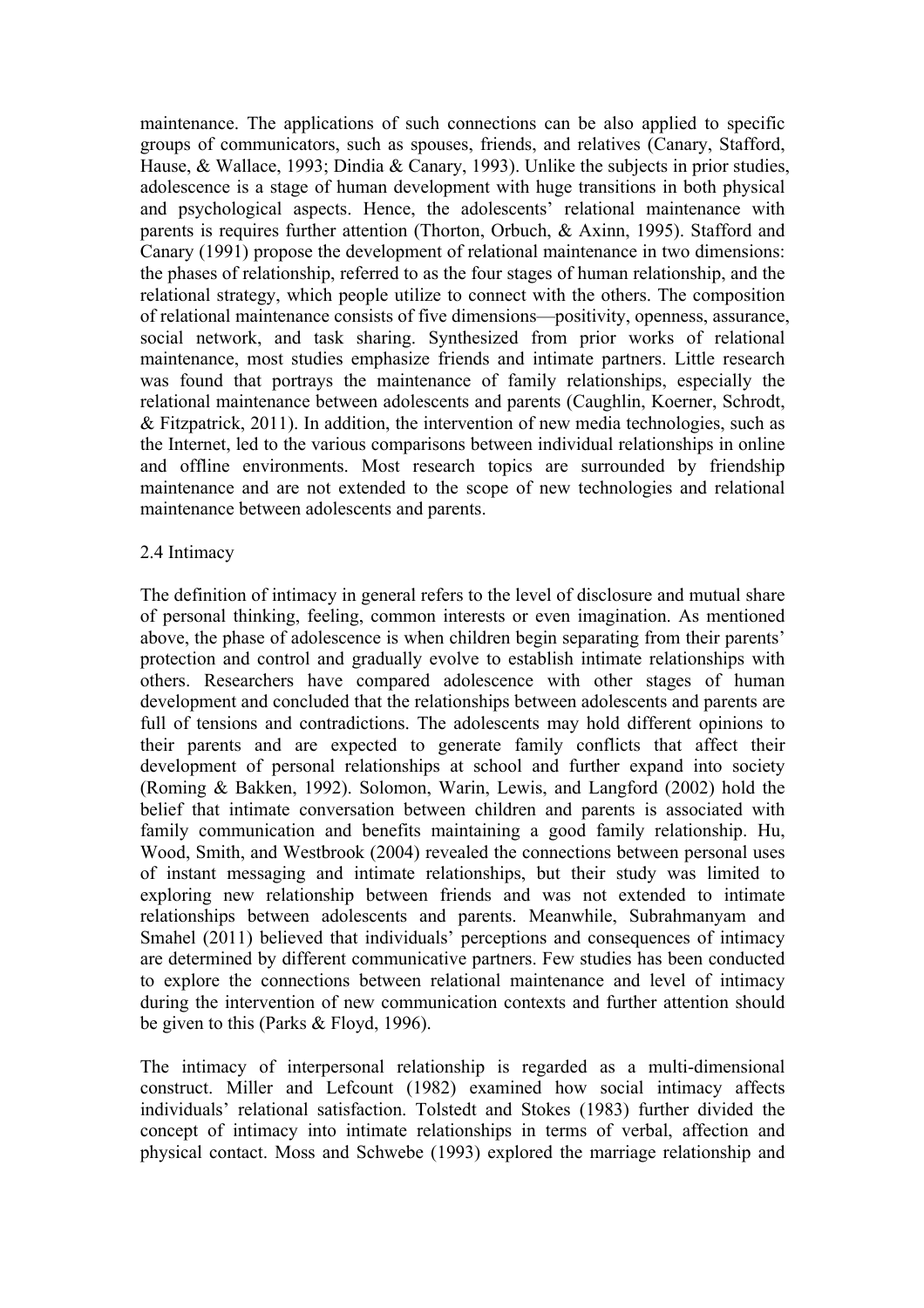pinpointed that the intimacy of loving partners exists within cognition, affection and physical contact, including both physical and psychological commitment.

## 2.5 Family Communication Patterns (FCP)

Family communication is regarded as a long-term and crucial indicator in human relationship development. With the advent of TV into family life, the media uses and family relationship becomes a central subject among communication studies (Brown et al., 1999; Chaffee, McLeod, & Atkin, 1971; Lull, 1980). The model of A-B-X, proposed by McLeod and Chaffee (1972), regards the family communication patterns as oriented by the effects from social and conceptual origins. Acknowledging the importance of family communication patterns toward personal relationships and media choice, Koerner and Fitzpatrick (2002) extend the concept of McLeod and Chaffee (1972) and propose two major patterns, conversation-oriented and conformity oriented. The conversation orientation describes a family scenario where every family member can freely discuss and participate in all kinds of topics, including sharing individual activities, thoughts and feelings on family occasions. In contrast, the conformity orientation emphasizes the homogeneity of each family member's attitude, value and beliefs in a family. The principle of family communication is determined by harmony, conflict avoidance and interdependence. In traditional family contexts, children often follow the suggestions and decision making from their parents. Based on this anatomy, family communication patterns can be further categorized as consensus (i.e., high conceptual and high social) and pluralistic (i.e., high conceptual and low social), protective (i.e., low conceptual and high social) and laissez-faire (i.e., low conceptual and low social) (Koerner & Fitzpatrick, 2002). It is shown to be a reliable tool to understand and evaluate the impact of family communication on the development of personal relationships, such as psychological responses, conflict management and relational quality. Marketing researchers consider how the patterns of family communication would affect individuals' motivations in media use and interpersonal relationships and further affect their social learning and decision making, respectively (Moore & Moschis, 1983; Moschis, 1985). Researchers attempt to evaluate the impact of family communications on other aspects, such as parent– adolescent relationships and peer relationships. Ritchie and Fitzpatrick (1990) pointed out that the communication patterns between father and mother are varied in their communication with children. Ledbetter (2009) believed that family communication patterns directly affect adolescents' peer relationship and level of intimacy. Barbato, Graham, and Perse (2003) believed that family communication patterns are associated with communication motives. As the subjects of family communication patterns were previously examined in western countries, Zhang (2007) believes that the effects of Confucianism and structure of Asian family should be also taken into account.

#### 2.6 Communication reticence

Reticence is defined as individuals avoid communicating with others as a result of believing that the more they talk the more mistakes can happen. They choose to remain silent (G. M. Phillips, 1984). Researchers show that the evaluation of students' reticence is helpful in finding students' problems of verbal communication ability (G. M. Phillips, 1991). Past studies also revealed that they tend to use computer-mediated communication if they are shy, silent, and preferred thinking (Kelly & Keaten, 2007; Kelly, Keaten, Larsen, & West, 2004; Stritzke, Nguyen, &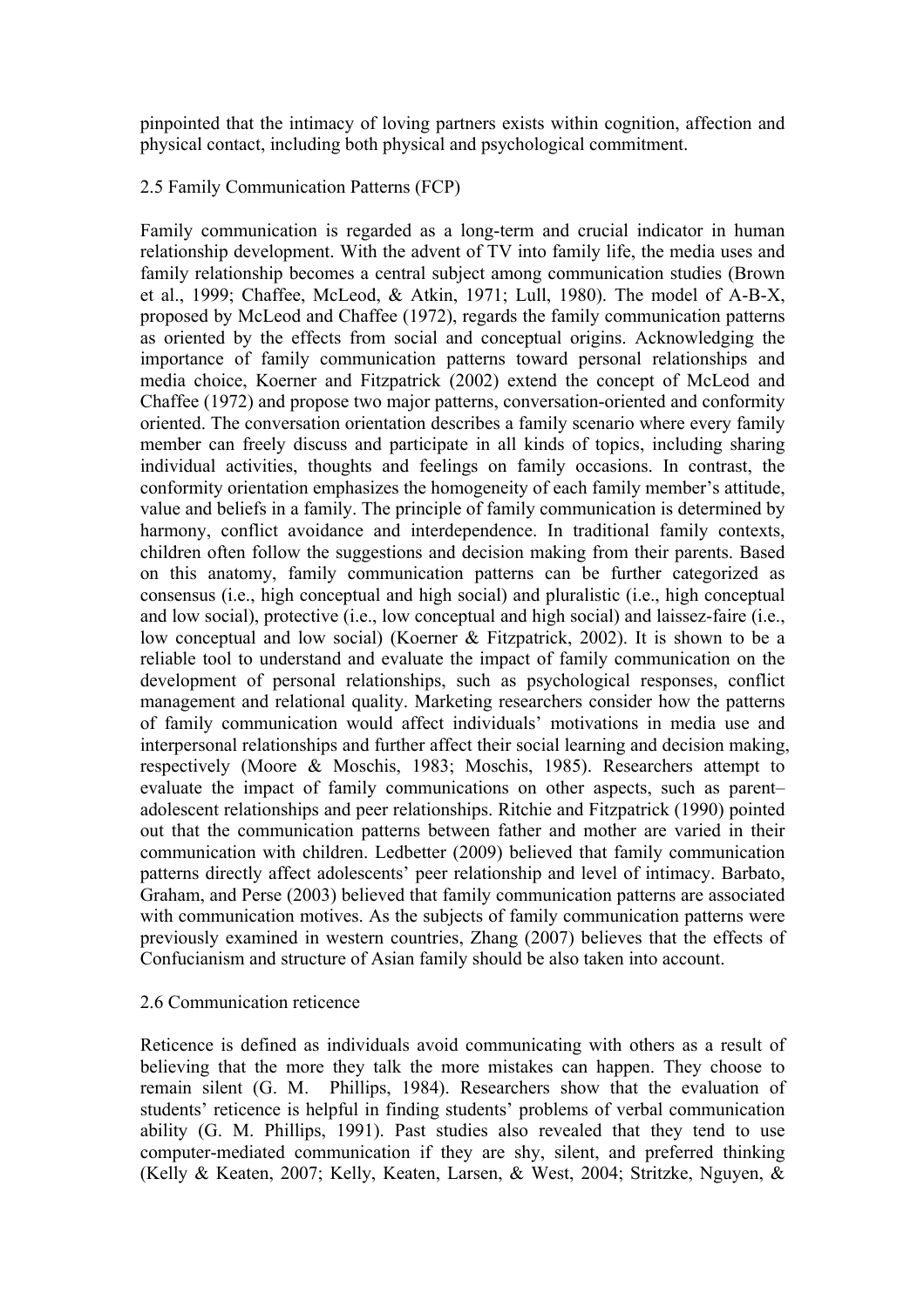Durkin, 2004). The measurement of reticence, developed by (Keaten, Kelly, & Finch, 1997) includes six dimensions—anxiety, knowledge of communicative topics, time control, organization of thoughts, memory and reticence. Reticence is applied to compare the students' differences in the use of various communication media, such as E-mail (Kelly, Duran, & Zolten, 2001), instant messaging (Kelly, Keaten, Hazel, & Williams, 2010) and collaborative learning systems (Sherblom, Withers, & Leonard, 2013). The extant research has never applied the measurement of reticence in the effects of adolescents' communicative motives, relational maintenance and perceived intimacy toward communicating with parents.

## 2.7 External effects

The relationship between adolescents and parents is genetic-bound and cannot be forced to be separated by any mean. The intervention of new media relied on the longterm and mutual interactions between both parties. Other factors associated with psychological determinants should also consider their effects respectively, such as adolescents' gender, age, family background, communication media, and family communication patterns.

#### 2.7.1 The gender of adolescents and parent's role in the family

Males and females are shown to be biological different in using technologies and dealing with their relationships with others (Lin & Yu, 2008). Stafford and Canary (1991) concluded that gender is one of the determinants affecting the relational maintenance. Gender is also found to influence adolescents to develop intimate relationships and family cohesion (Roming & Bakken, 1992). Gender also shows different patterns in the uses of technology in terms of usage and content on the Internet Gross (2004). Furthermore, the parent's role in the family also plays a part in influencing the children. For instance, the mother has more authority than the father in a family as they always influence the children's behavior based on the standpoint of protection and nursing care and are more often to be rejected by her children (Golish, 2000). The dyads relationships between parents and adolescents are also worth of further examination. Martin and Anderson (1995) explore fathers' communication motives, self-disclosure and relational satisfaction with adolescents. Repinski and Zook (2005) revealed the level of intimacy based on children with different age groups, including adolescents. Ritchie and Fitzpatrick (1990), in their measurement of family communication patterns, also studied children with different age groups and examined the relationships based on different communicators in the family. Hence, the association of gender between adolescents and parents should be verified in detail.

#### 2.7.2 The choices and uses of communication media

The theory of media effect can be divided into media choice and media usage behavior. Rice (1993) proposed the theory of media richness to evaluate the capacity that a medium can transmit and be comprehended by individuals. Compared with face-to-face communication, individuals can communicate via computer-mediated communication in different time and space, which is assumed to affect interpersonal relationships generated online and offline (Parks & Roberts, 1998; Walther, 1992; Walther & Parks, 2002). Meanwhile, the choice of communication medium should be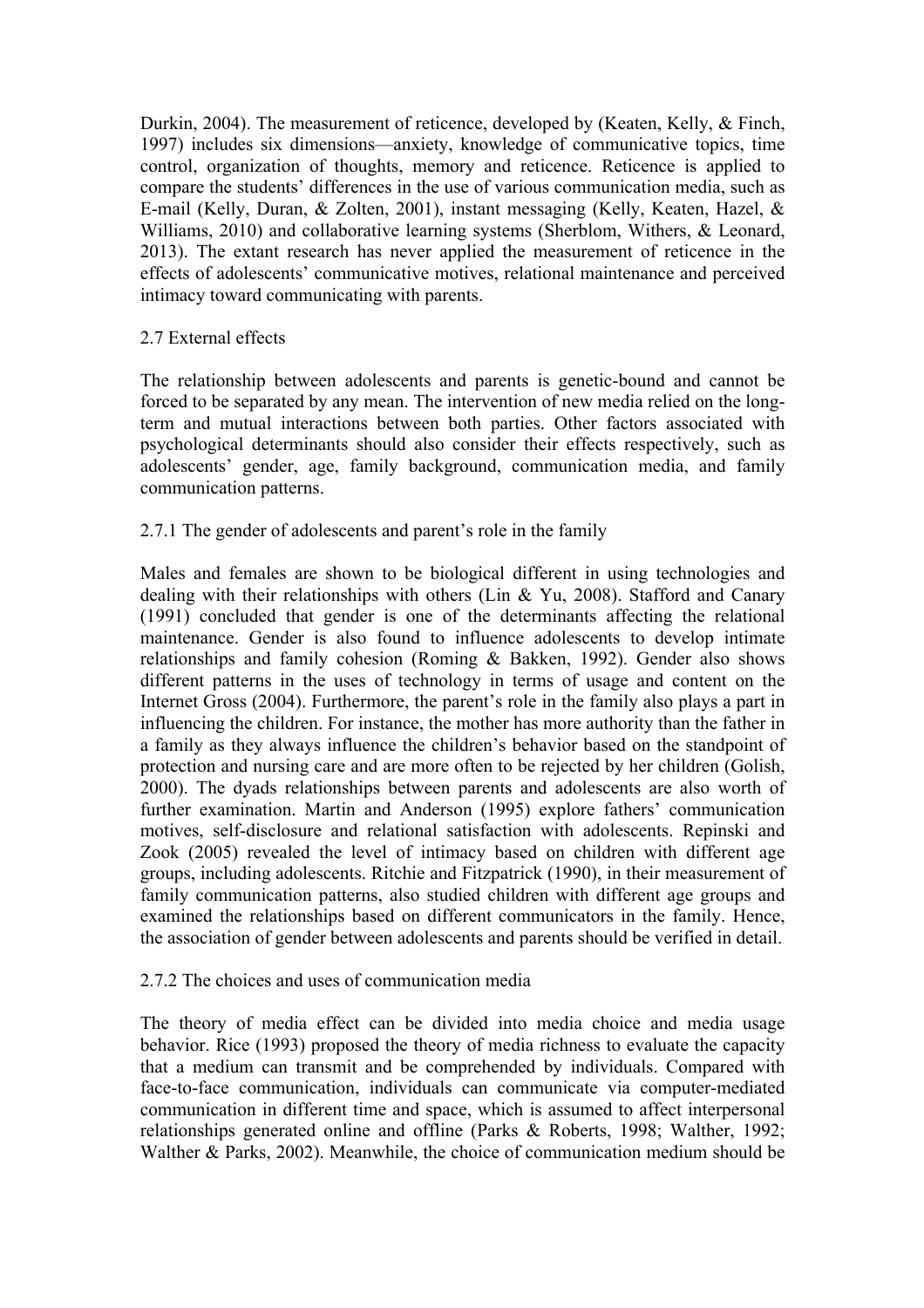| determined by both senders and recipients (Table 1) and is regarded to affect their |  |
|-------------------------------------------------------------------------------------|--|
| relational behavior and level of intimacy (Ramirez & Broneck, 2009).                |  |

| Twore 1. The enargements and communicated of new means technologies                                                                                                                                                                                                                                                                                                                           |             |                   |  |  |  |
|-----------------------------------------------------------------------------------------------------------------------------------------------------------------------------------------------------------------------------------------------------------------------------------------------------------------------------------------------------------------------------------------------|-------------|-------------------|--|--|--|
|                                                                                                                                                                                                                                                                                                                                                                                               | One to many | One to one        |  |  |  |
| Asynchronous communication                                                                                                                                                                                                                                                                                                                                                                    | Facebook    | E-mail            |  |  |  |
| Synchronized communication                                                                                                                                                                                                                                                                                                                                                                    | Video chat  | Instant messaging |  |  |  |
| $\lambda$ 1 $\lambda$ 1 $\lambda$ 1 $\lambda$ 1 $\lambda$ 1 $\lambda$ 1 $\lambda$ 1 $\lambda$ 1 $\lambda$ 1 $\lambda$ 1 $\lambda$ 1 $\lambda$ 1 $\lambda$ 1 $\lambda$ 1 $\lambda$ 1 $\lambda$ 1 $\lambda$ 1 $\lambda$ 1 $\lambda$ 1 $\lambda$ 1 $\lambda$ 1 $\lambda$ 1 $\lambda$ 1 $\lambda$ 1 $\lambda$ 1 $\lambda$ 1 $\lambda$ 1 $\lambda$ 1 $\lambda$ 1 $\lambda$ 1 $\lambda$ 1 $\lambda$ |             |                   |  |  |  |

Table 1. The characteristics and communicator of new media technologies

Adapted from Walther (1996)

Synthesized from the literature above, this study incorporates the constructs of interpersonal communication motives and media modality to understand the determinants that drive adolescents to interact with parents from the interventions of new communication technologies. The interactive process and consequences of such communication can be revealed by including the constructs of relational maintenance and perceived intimacy to develop an empirical model. In addition, the adolescents' family situation and the intervention of technologies are varied; it is also crucial to take the influences of external factors into account. For instance, the wide applications of family communication patterns can be used to verify that adolescents in different family styles may be varied in their family relationships. In summary, this study applies four external factors to examine adolescents' communication motives, relational maintenance and intimacy. The hypothesized framework can be illustrated in Fig. 1.



Fig 1. The conceptual framework

# 3. Research methodology

This study explores the related literature associated with the uses of technology by adolescents and develops an empirical model by examining the connections among adolescents' communication motives, relational maintenance and intimacy with their parents. Meanwhile, we also examine the external effects by family communication patterns, choice of media technology, communication reticence, and individual differences toward the adolescent–parent relationships.

'Adolescent' in this study is defined as teenagers aged from 12 to 18 years old with experiences in using new communication devices or applications to communicate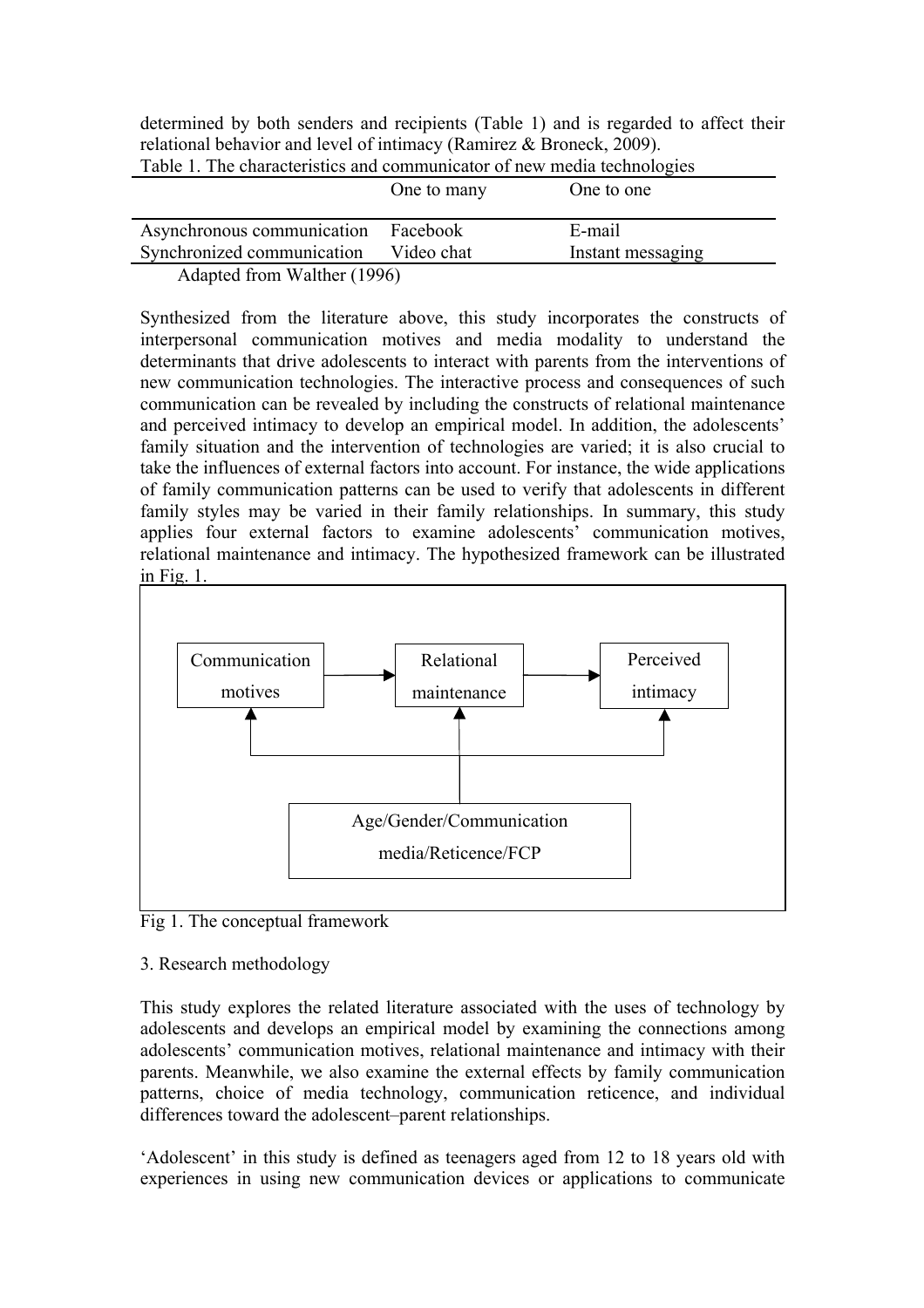with their parents. The survey was complete in June 2014 and administered by a professional company, InsightXplorer, to deliver the online questionnaire. The respondents of the adolescent sample are not only collected from different regions in Taiwan but also by different ages and school types, such as students from different grades within several high and vocational schools. The data collection was conducted from May 20 to June 15, 2014. The respondents were randomly selected by school authority and completed the questionnaire in the computer lab. After excluding samples who did not use any mobile devices or online applications to communicate with parents, a total of 352 valid responses was collected. The online questionnaire consisted of three sections. The first section asks adolescents about the medium technology and usage frequency they use to communicate with their parents. The second section asks about adolescents' perceptions of using new media technology, such as motivation, relational maintenance, and intimacy in comparison with face-toface communication with parents. Other self-report psychological scales were also included, such as family communication patterns and communication reticence. The third section asks for the background information and family situation of the adolescents, such as gender, age, residence, parents' education, and number of family members.

The media usage behavior by adolescents was evaluated by a seven-point Likert-type scale and measured the frequency of new media technology that adolescents use to communicate with their parents (i.e. every day, two to three times per week, four to five times per week, once per week, at least two to three times in two weeks, once per two weeks and at least once per month). The measurement of psychological factors, such as communication motives, relational maintenance, intimacy, family communication patterns, and communication reticence were all measured by a fivepoint Likert-type scale ranging from extremely disagree to extremely agree. However, for the adolescents to comprehend the meaning of questionnaire, the original scales were translated from English to Chinese. Based on the principle of cross-culture study, this study followed the principle by Breslin (1970) and conducted back translation with the assistance of two communication scholars and one native English editor to check the comprehension of translation is equal to the original one. In addition, a pretest was performed by selecting ten high school students to verify anything unclear in the survey questionnaire. The results showed that both reliability and validity were achieved and enabled us to proceed to the next phase of data analysis (Churchill, 1979).

#### 4. Analytical results

In 352 valid samples, most adolescents use instant messaging and social networking sites to communicate with parents (87.2%). To avoid a few cases affecting the stability of statistical results, we excluded respondents who use E-mail, microblog, and VoIP phone, and 307 samples are included in the data analysis.

Participants were 62.9% female and 37.1% male; and most were in high school (77.9%). Apart from face-to-face communication, the majority of adolescents use instant messaging to communicate with their parents (71.3%), followed by social networking sites (28.7%). Comparing to another samples in our study, a similar proportion is shown in both parties, further inferring that both adolescents and parents may have similar preferences in their choices of communication medium. Participants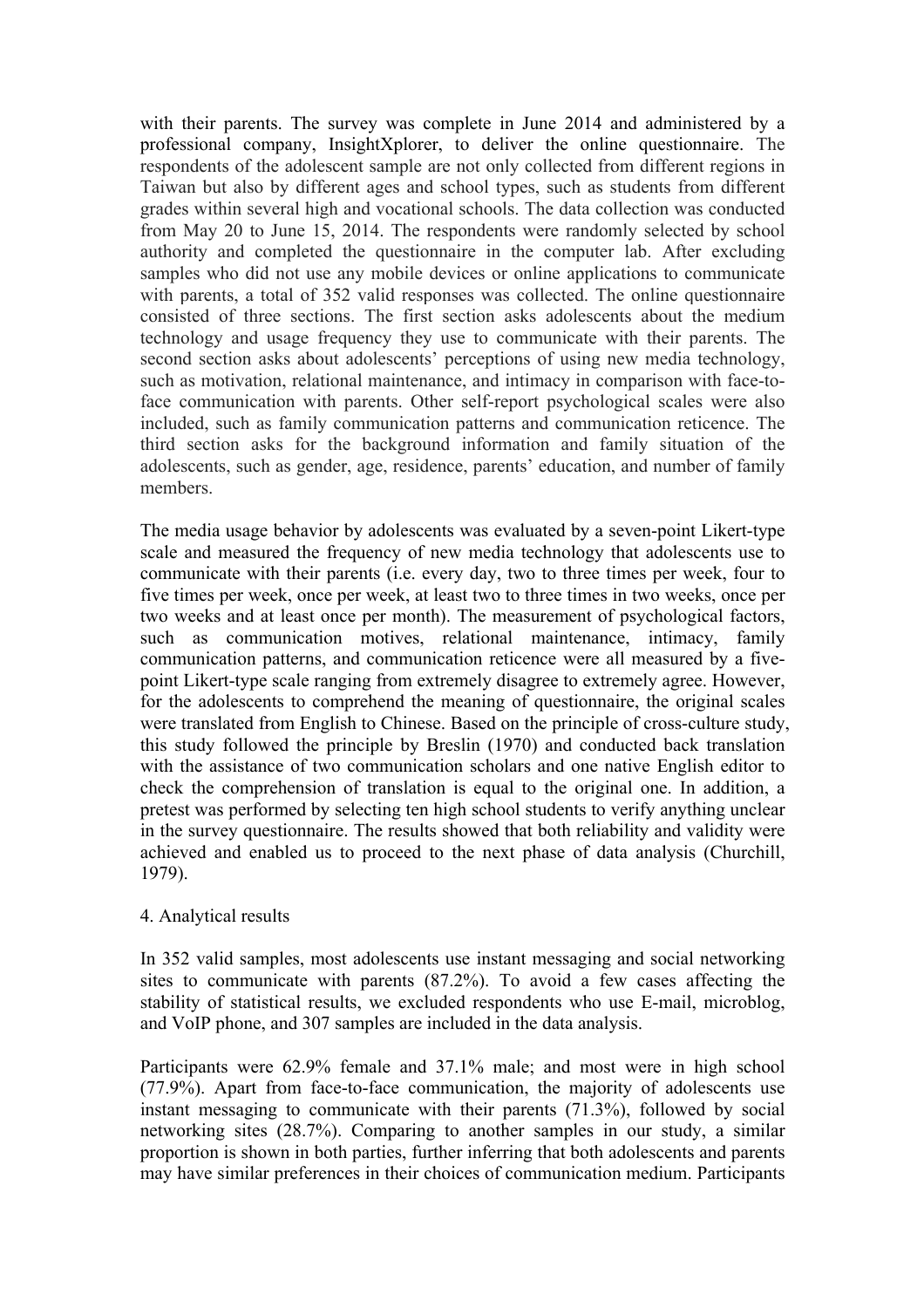were collected from southern Taiwan (47.6%), northern Taiwan (31.9%), and central Taiwan (0.2%). Due to a larger proportion of female respondents, the number of daughter–mother communication is higher than other groups (Table 2). Table 2. Descriptive statistics of respondents' characteristics  $(N=307)$ 

| $\frac{1}{2}$ and $\frac{1}{2}$ . Belonging communities of responses that we construct $\frac{1}{2}$ .<br>Measure | Category        | Frequency     | Percent $(\% )$ |
|-------------------------------------------------------------------------------------------------------------------|-----------------|---------------|-----------------|
| Gender                                                                                                            | Male            | 114           | 37.1%           |
|                                                                                                                   | Female          | 193           | 62.9%           |
| Choice<br>of                                                                                                      | Social networks | 88            | 28.7%           |
| communication medium                                                                                              | Instant message | 219           | 71.3%           |
| Residence                                                                                                         | Northern        | 98            | 31.9%           |
|                                                                                                                   | Central         | 622           | $0.2\%$         |
|                                                                                                                   | Southern        | 146           | 47.6%           |
|                                                                                                                   | Eastern         |               | $0.3\%$         |
| Family<br>communication                                                                                           | Consensus       | $97(26.4\%)$  | 96 (31.3%)      |
| Patterns                                                                                                          | Pluralistic     | 90(24.5%)     | 50 $(16.3\%)$   |
|                                                                                                                   | Protective      | $69(18.8\%)$  | 56 (18.2%)      |
|                                                                                                                   | laissez-faire   | $112(30.4\%)$ | $105(34.2\%)$   |

#### 4.1 Model testing

The questionnaire was completed by an adapted version of the interpersonal communication motives scale (Rubin et al., 1988), the relational maintenance scale (Canary & Stafford, 1992), and the intimacy scale (Hu et al., 2004). The measures were adapted so the subjects were reporting why and how they conduct dyad communication. The revised 26-item interpersonal communication motives scale consists of six individual motives. Coefficient alphas for the motives in this study were: 0.96 for affection, 0.92 for pleasure, 0.92 for escape, and 0.95 for relaxation. The 22-item relational maintenance scale was adapted from original measures for maintenance behavior, which consists of two dimensions. Coefficient alphas for the dimensions in this study were: 0.98 for positivity and 0.96 for shared task. The revised 14-item perceived intimacy scale consists of four dimensions. Coefficient alphas for the dimensions were: 0.94 for verbal, 0.96 for affective, 0.90 for virtual, and 0.86 for social (Table 3). The instrument is assessed for achieving the accepted threshold reliability above the value of 0.7 (Nunnally, 1978). Table 3. The mean values, standard deviations and reliability of research instruments

| Table 5. The mean values, standard deviations and renablity of research mistruments |              |      |      |             |  |  |
|-------------------------------------------------------------------------------------|--------------|------|------|-------------|--|--|
| Dimension                                                                           | Indicator    | Mean | SE   | Reliability |  |  |
| Communication motives                                                               | Affection    | 3.34 | 0.93 | 0.96        |  |  |
|                                                                                     | Pleasure     | 3.56 | 0.87 | 0.92        |  |  |
|                                                                                     | Escape       | 3.11 | 0.98 | 0.92        |  |  |
|                                                                                     | Relaxation   | 3.50 | 0.91 | 0.95        |  |  |
| Relational maintenance                                                              | Positivity   | 3.37 | 0.96 | 0.98        |  |  |
|                                                                                     | Shared tasks | 3.34 | 0.94 | 0.96        |  |  |
| Intimacy                                                                            | Verbal       | 3.24 | 1.03 | 0.94        |  |  |
|                                                                                     | Affective    | 3.21 | 1.03 | 0.96        |  |  |
|                                                                                     | Virtual      | 3.15 | 1.06 | 0.90        |  |  |
|                                                                                     | Social       | 3.23 | 1.05 | 0.86        |  |  |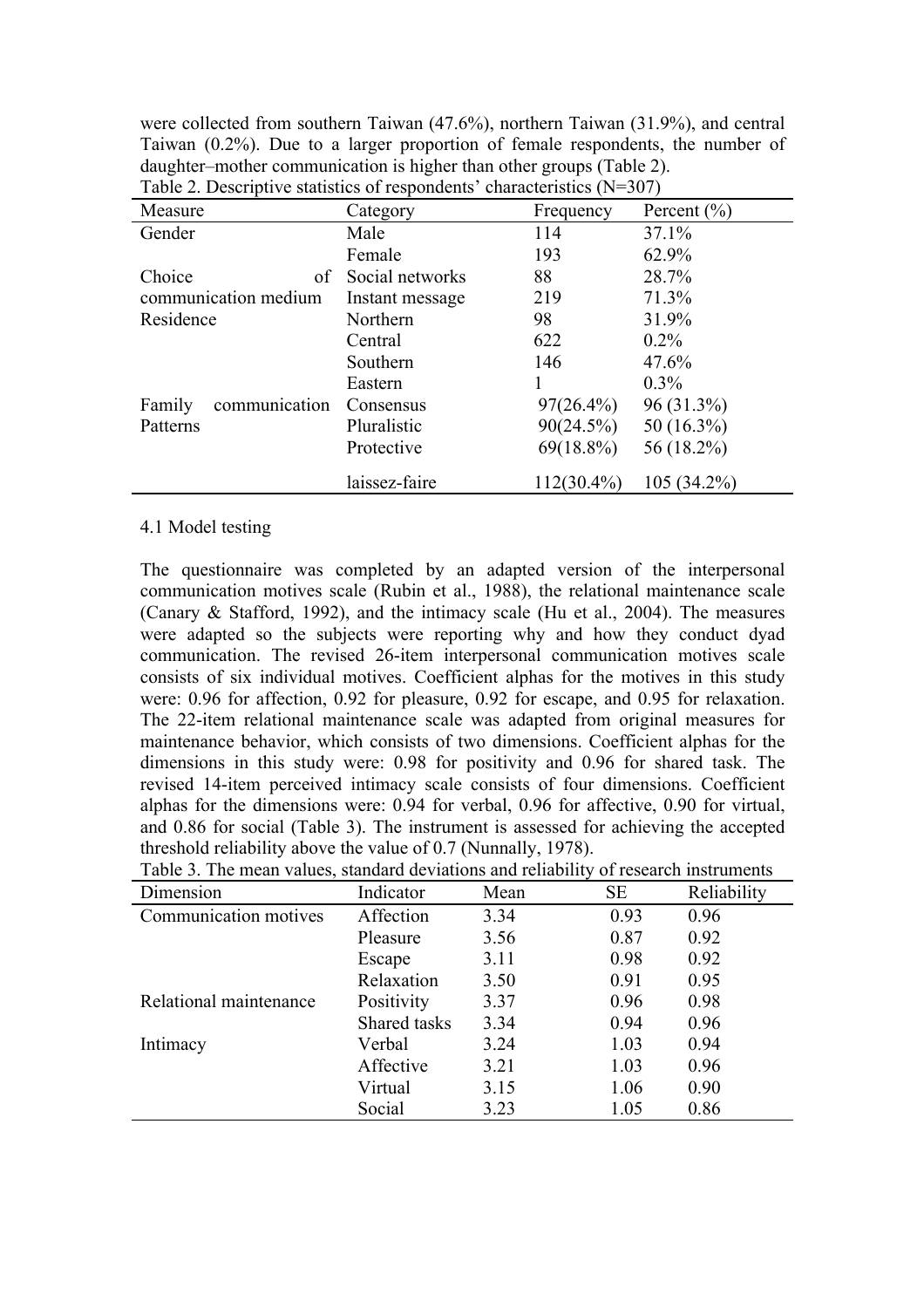According to the literature, the interpersonal communication motives (Barbato et al., 2003), family communication patterns (Ledbetter, 2009), family role (Martin & Anderson, 1995), and communication reticence (Kelly et al., 2010) have resulted in their connections with adolescents' motivation, relational maintenance strategies, and perceived intimacy. Unlike other studies which attribute the factors of family communication patterns, family role and communication reticence to be the determinants of adolescents' attitude and behavior, we use them as moderators to verify their effects to the model indirectly.

There are two approaches to verify the existence of moderators. The first one is to verify the interaction effects between moderators and independent indicators (Baron & Kenny, 1986). Another approach is to reveal the group differences, such as a Sobel Test (1986) to assess the effects of moderation. Considering the characteristics of family communication patterns, family role and communication reticence are treated as categorical variables, this study applies the second approach to verify the moderation effect.

This study took adolescents' demographics, choices of communication medium, parents' marriage, and family roles in a group comparison with their communication motives, relational maintenance and perceived intimacy in communication with parents. The results show that adolescents would use different communication media to chat with parents when they need to relax  $(p<0.05)$ . Parents who live together or are divorced may have different effects on adolescents' sharing motivation. This result might be worth noting as adolescents who live with their parents are more willing to share interesting information with parents via new communication media. In contrast, new communication media may have limitations in bridging the communication gap for adolescents with divorced parents. Gender and age did not show significant effect on adolescents' motivation, relational maintenance and perceived intimacy (Table 4).

|                                        | Gender  |          | Age     |      | Parents' marriage |          | Communication |         |
|----------------------------------------|---------|----------|---------|------|-------------------|----------|---------------|---------|
|                                        |         |          |         |      |                   |          | medium        |         |
|                                        | T       | $\Omega$ | T       |      | T                 | $\Omega$ | T             | O       |
| Affection                              | 1.03    | 0.30     | $-0.14$ | 0.89 | 1.29              | 0.2      | $-1.04$       | 0.30    |
| Pleasure                               | $-0.08$ | 0.94     | 0.36    | 0.72 | $-0.01$           | 0.99     | $-1.54$       | 0.13    |
| Escape                                 | 1.36    | 0.18     | 0.85    | 0.39 | 1.2               | 0.23     | $-0.42$       | 0.68    |
| Relaxation                             | $-0.23$ | 0.82     | 0.21    | 0.83 | 1.00              | 0.32     | $-2.50$       | $0.01*$ |
| Positivity                             | 1.47    | 0.14     | 0.11    | 0.92 | 1.51              | 0.13     | $-0.27$       | 0.79    |
| Sharing                                | 0.65    | 0.52     | 1.13    | 0.26 | 2.07              | $0.04*$  | $-0.50$       | 0.62    |
| tasks                                  |         |          |         |      |                   |          |               |         |
| Intimacy                               | 0.46    | 0.64     | $-0.37$ | 0.71 | 1.47              | 0.14     | $-1.24$       | 0.22    |
| $\mathbf{a}$ $\mathbf{b}$ $\mathbf{c}$ |         |          |         |      |                   |          |               |         |

Table 4. The cross-analysis between adolescents' information and psychological factors

 $*_{p<0.05}$ 

To identify the effect of individual situations, we use one-way ANOVA to verify effects of individual groups among adolescents' communication motivations, relational maintenance and intimacy in the communication with parents (Table 5). Table 5. The cross-comparison between external indicators and psychological factors Residence Communication FCP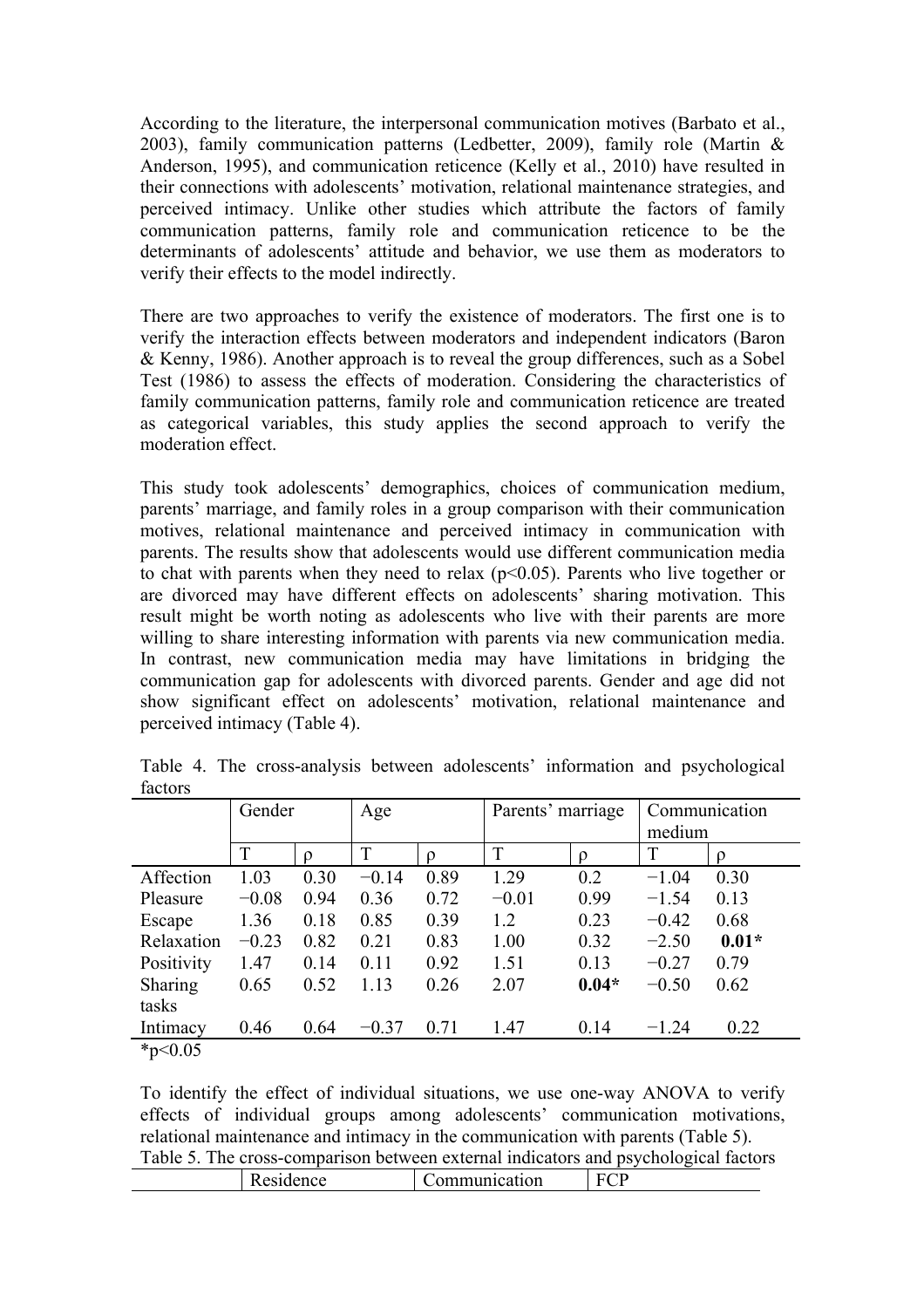|                               |      |            | reticence |            |       |            |
|-------------------------------|------|------------|-----------|------------|-------|------------|
|                               | F    |            | T         |            | F     | 0          |
| Affection                     | 3.78 | 0.11       | 0.49      | 0.62       | 32.16 | $0.000***$ |
| Pleasure                      | 2.40 | 0.07       | 0.42      | 0.68       | 26.46 | $0.000***$ |
| Escape                        | 4.31 | $0.005**$  | $-3.38$   | $0.001***$ | 18.6  | $0.000***$ |
| Relaxation                    | 1.15 | 0.33       | 1.12      | 0.27       | 23.42 | $0.000***$ |
| Positivity                    | 2.93 | $0.034*$   | 0.14      | 0.89       | 28.99 | $0.000***$ |
| Sharing                       | 6.44 | $0.00***$  | 0.37      | 0.71       | 39.91 | $0.000***$ |
| tasks                         |      |            |           |            |       |            |
| Intimacy                      | 4.9  | $0.002***$ | 1.24      | 0.22       | 34.52 | $0.000***$ |
| *p<0.05; **p<0.01; ***p<0.005 |      |            |           |            |       |            |

The above results show that adolescents' residences have significant influence on adolescents' communication motivation, relational maintenance, and intimacy. A further analysis was conducted using the method of Scheffe to locate the differences. The adolescents in southern Taiwan may have a stronger escape motivation, hold a positive and mutual sharing attitude and higher level of intimacy to communicate with parents than adolescents residing in other regions. This result may contradict the general opinion that adolescents in northern Taiwan live in a higher density of metropolitan area where people frequently use new communication technologies to talk with each other. A possible explanation is that adolescents in southern Taiwan are more adapted to use new communication channels to interact with parents. The school adolescents attend is more far away and this requires more opportunities for family contact when they are traveling back and forth from school and home. Further evidence is required to provide insights for this result. In addition, adolescents' family communication patterns show significant effects when comparing adolescents' perceptions with communicating with parents via new communication media. The results show adolescents from consensus families have stronger motivations, relational maintenance and intimacy to use new media tools in communicating with parents. In contrast, adolescents from protective families only show significant differences in the expression of their intimacy with parents.

To test the hypothesis that adolescents' motivation and relational maintenance influences the subsequent level of intimacy, we conduct regression analysis to examine the model fitness and the strength of relationship among variables. After four rounds of model testing, the model explained 69.4% of the variance. The result can be described in the following formula.

Intimacy= (0.345) (Affection)+ (−0.239) (Pleasure)+ (−0.025)(Escape)+  $(0.106)$ (Relaxation)+  $(0.289)$ (Positivity)+ 0.421 (sharing tasks)

We also conducted path analysis to examine the direct and indirect effects among communication motivations, relational maintenance and intimacy (Table 6). The results show their relationships are positive. The relational maintenance plays a mediating role between communication motivations and perceived intimacy and is attributed to be partial mediated based on the comparison of unstandardized regression weights and statistical significance.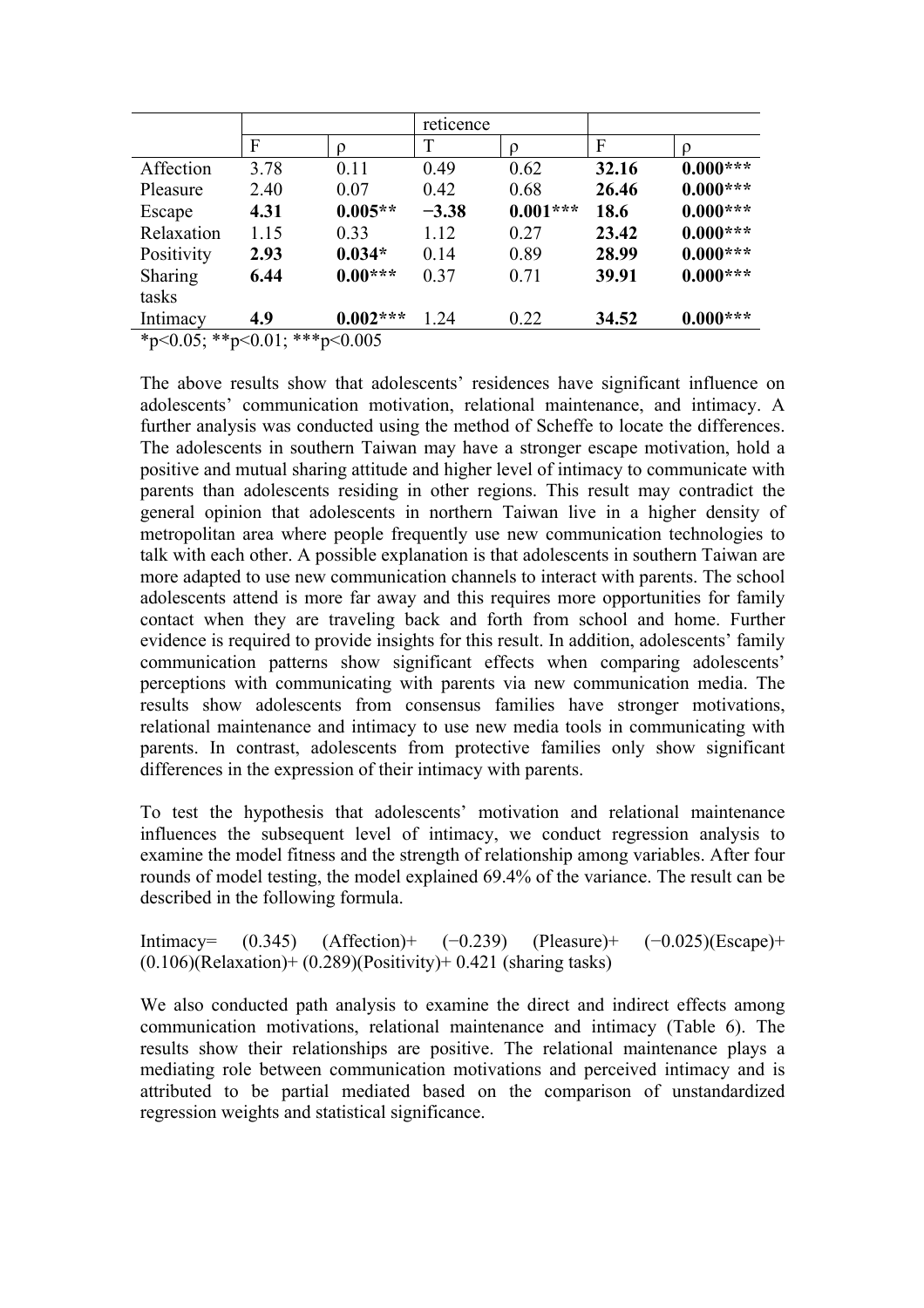| Table on the results of path and gold               |      |      |             |  |  |  |
|-----------------------------------------------------|------|------|-------------|--|--|--|
| Relationship                                        |      | S.E. | p-value     |  |  |  |
| Communication motives $\rightarrow$ Relational 0.62 |      | 0.02 | $0.000***$  |  |  |  |
| maintenance                                         |      |      |             |  |  |  |
| Communication motives $\rightarrow$ Intimacy        | 0.26 | 0.02 | $0.000$ *** |  |  |  |
| Relational maintenance $\rightarrow$ Intimacy       | 0.46 | 0.02 | $0.000***$  |  |  |  |
| $\Delta$                                            |      |      |             |  |  |  |

Table 6、The results of path analysis

\*\*\*p< $0.001$ 

According to the results of the regression analysis, the reason for young people to use new communication technologies to communicate with their parents were mainly derived from affection, pleasure, positivity and sharing tasks. Overall, adolescents perceive affection to be the strongest motivation that they communicate with parents. The sharing of emoticon and funny moments could be the activities that adolescents want to share with parents when they are in a joyful mood. Regarding the their status of relational maintenance, adolescents believe that sharing tasks and positive assurances can help them to maintain strong ties wherein they are assisted by the new communication media, which further complements the level of intimate relationships with parents.

#### 5. Conclusion

Evidence shows that more parents have attempted to become friends with adolescents through Facebook or instant messaging. Hence, new communication technology is certainly an issue that adolescents need to resolve when communicating with parents. Some adolescents consider using new technologies to report their daily routine as convenient (Kornblum, 2011) while others reject their parents as the deadline of personal privacy. This study shows that the affection and relaxation are the motivations that drive adolescents to communicate with parents by means of new communication technologies. Adolescents may also regard positive assurance and task sharing as their strategy to consolidate their relationships and intimacy with parents. The results have broken through the limitation of prior research within the study of the same peer group (e.g., loving partners or friends) or implications from a single result from communication (e.g., relational satisfaction or closeness) and reveal the dynamic structure of communication between adolescents and parents. Both adolescents and parents should have an open mind to discuss or share information online with each other, which also reflects the assumptions by Solomon et al. (2002). They argue that parents used to direct the access to media use in the family. However, the emergence of new communication technology not only equalizes the power structure between children and parents, but also create an open space for selfdisclosure and sharing in the family.

The effects of family communication patterns have been regarded as determinants that directly formulate the adolescents' relationships. This study took a different approach by categorizing adolescents with different family communication patterns and observing the changes in their communication motives, relational strategies and perceived intimacy, correspondingly. Compared to the study of Chinese family communication patterns by Zhang (2007), this study also shows the family communication patterns in adolescents' communication strategies with parents has shifted from conformity to consensus. The best communication strategy for a consensus family is collaboration rather than escape. For a pluralistic family, it is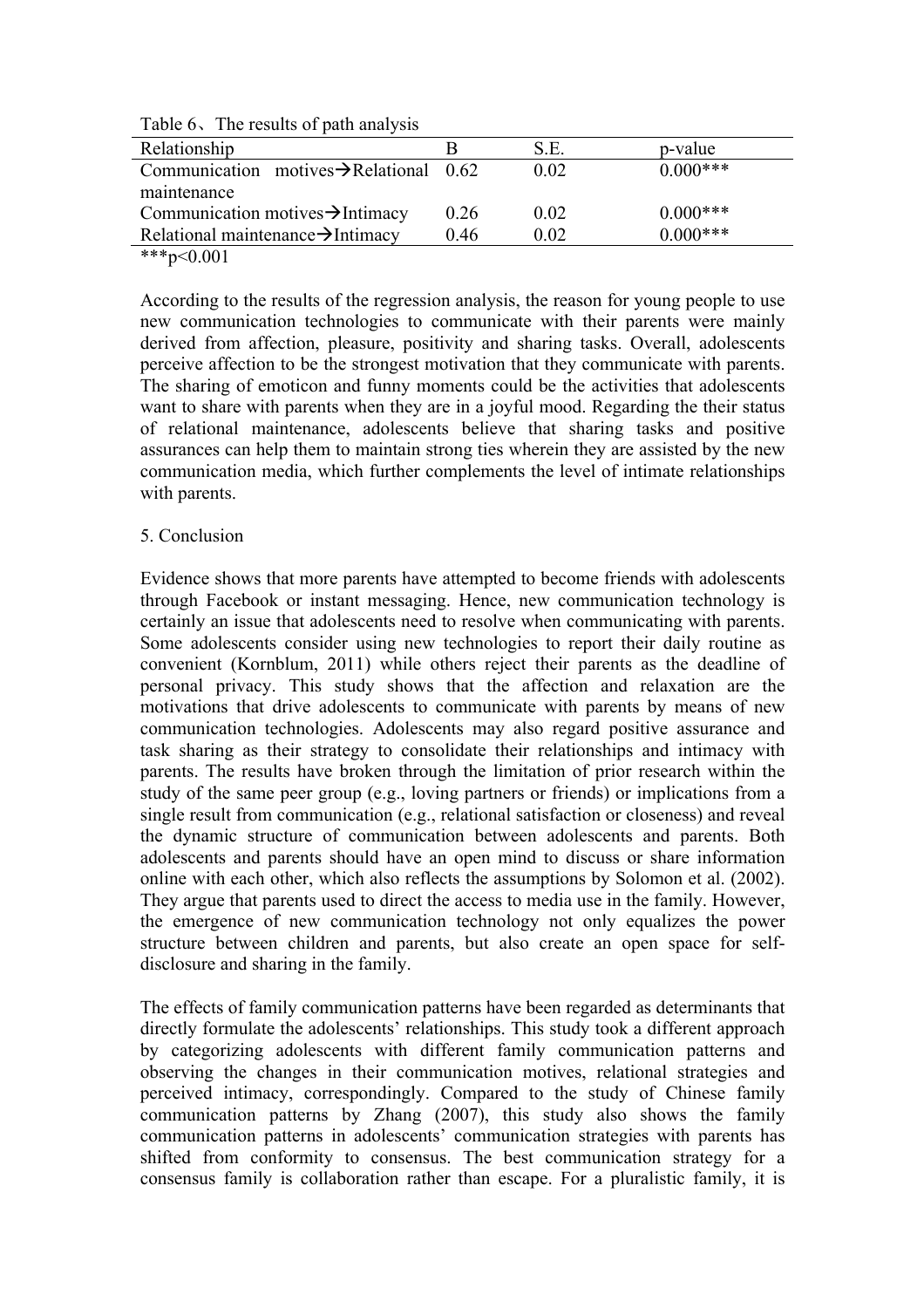suitable for competition rather than collaboration. The communication motives, relational maintenance and intimacy between adolescent and parent in the use of new communication technologies are varied and thus each type of family should adjust their communication strategy to improve the level of intimacy in their relationships.

The communication between adolescents and parents is worth more attention as more technology tools are pervasive in our daily life. Little research has been found that explicitly discusses the impact of communication technologies on family relationships (Rudi, Walkner, & Dworkin, 2014). Some studies specified the intervention of certain mediums, such as Facebook (Kanter, Afifi, & Robbins, 2012) and the Internet (Williams & Merten, 2011), to evaluate the intervention of computer-mediated communication toward family relationships. This study compared the adolescents' use of two communication technologies—instant messaging and social networking sites in communication with parents and concludes that the preferences and uses of specific communication medium may have a moderate impact on the interaction process and consequences of adolescent–parent relationship. The stage of adolescence is critical to the development of interpersonal relationships and social cognition. The finding of this study may provide useful guidelines for social workers and parents to provide appropriate assistants with healthy communication and solid relationships.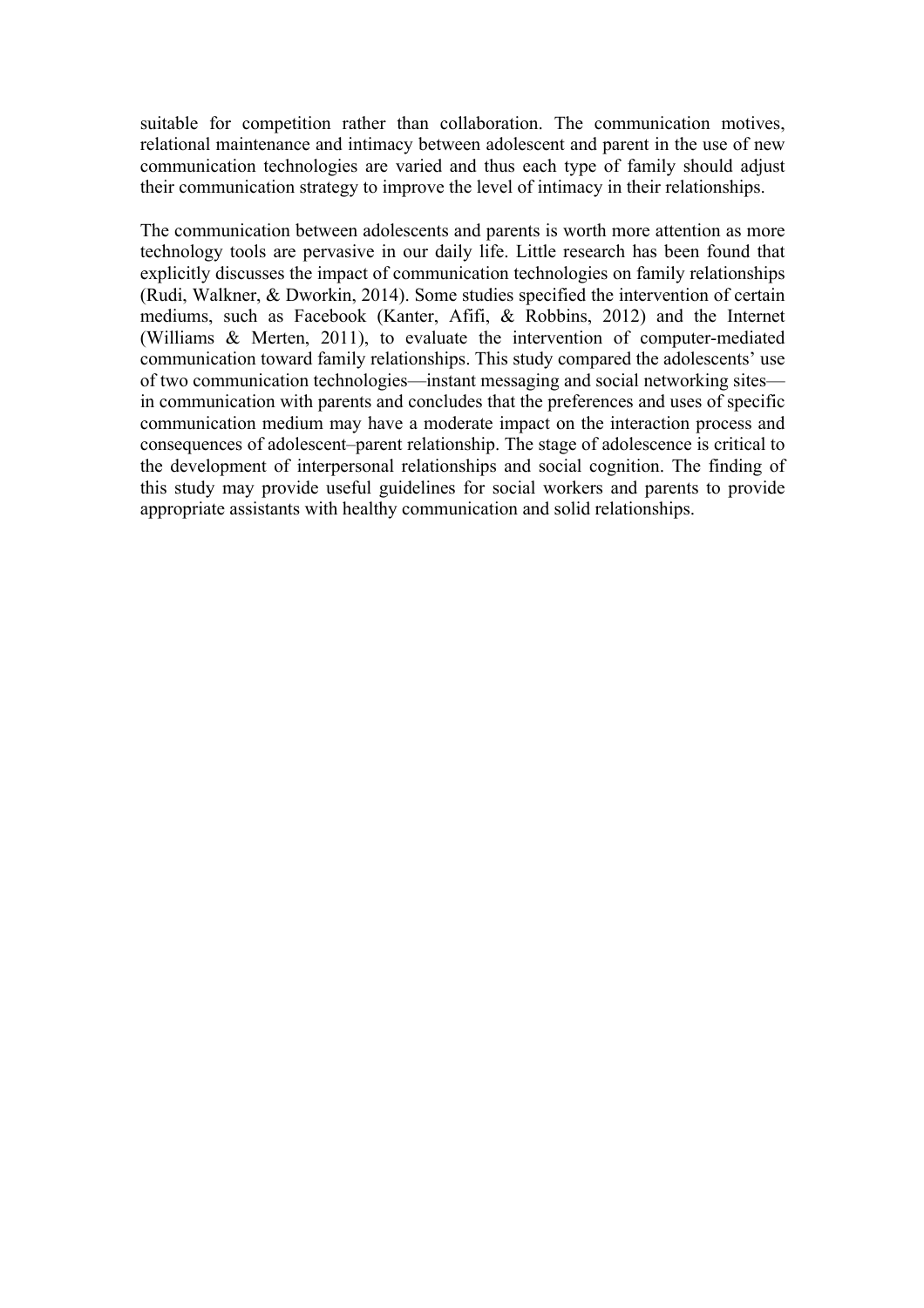#### **Bibliography**

Ajzen, I., & Madden, T. J. (1986). Prediction of goal-directed behavior: Attitudes, intentions, and perceived behavioral control. *Journal of Experimental Social Psychology, 22*(5), 453-474.

Altman, I., & Taylor, D. A. (1973). *Social penetration: The development of interpersonal relationships*. New York: Holt, Rinehart, & Winston.

Barbato, C. A., Graham, E. E., & Perse, E. M. (2003). Communicating in the family: An examination of the relationship of family communication climate and interpersonal communication motives. *Journal of Family Communication, 3*(3), 123- 148.

Barbato, C. A., & Perse, E. M. (1992). Interpersonal communication motives and the life position of elders. *Communication Research, 19*(4), 516-531.

Baron, R. M., & Kenny, D. A. (1986). The moderator-mediator variable distinction in social psychological research: conceptual, strategic, and statistical considerations. *Journal of Personality and Social Psychology, 51*(6), 1173-1182.

Blackshaw, P. (2009). *A Pocket Guide to Social Media and Kids*. Retrieved from http://www.nielsen.com/us/en/insights/news/2009/a-pocket-guide-to-social-mediaand-kids.html

Boase, J., Horrigan, J. B., Wellman, B., & Rainie, L. (2006). *The strength of Internet ties*. Retrieved from Washington, D. C. : http://www.pewinternet.org/~/media/Files/Reports/2006/PIP\_Internet\_ties.pdf.pdf

Breslin, R. W. (1970). Back translation for cross-cultural research. *Journal of Cross-Cultural Psychology, 1*, 185-216.

Brown, J. D., Childers, K. W., Bauman, K. E., & Koch, G. G. (1999). The influence of new media and family structure on young adolescents' television and radio use. *Communication Research, 17*(1), 65-82.

Canary, D. J., & Stafford, L. (1992). Relational maintenance strategies and equity in marriage. *Communication Monographs, 59*, 243-267.

Canary, D. J., Stafford, L., Hause, K. S., & Wallace, L. A. (1993). An inductive analysis of relational maintenance strategies: Comparisons among lovers, relatives, friends, and others. *Communication Research Reports, 10*(1), 3-14. doi:10.1080/08824099309359913

Caughlin, J. P., Koerner, A. F., Schrodt, P., & Fitzpatrick, M. A. (2011). Interpersonal communication in family relationships. In M. L. Knapp & J. A. Daly (Eds.), *The SAGE handbook of interpersonal communication* (pp. 679-714). Thousand Oaks, CA: Sage.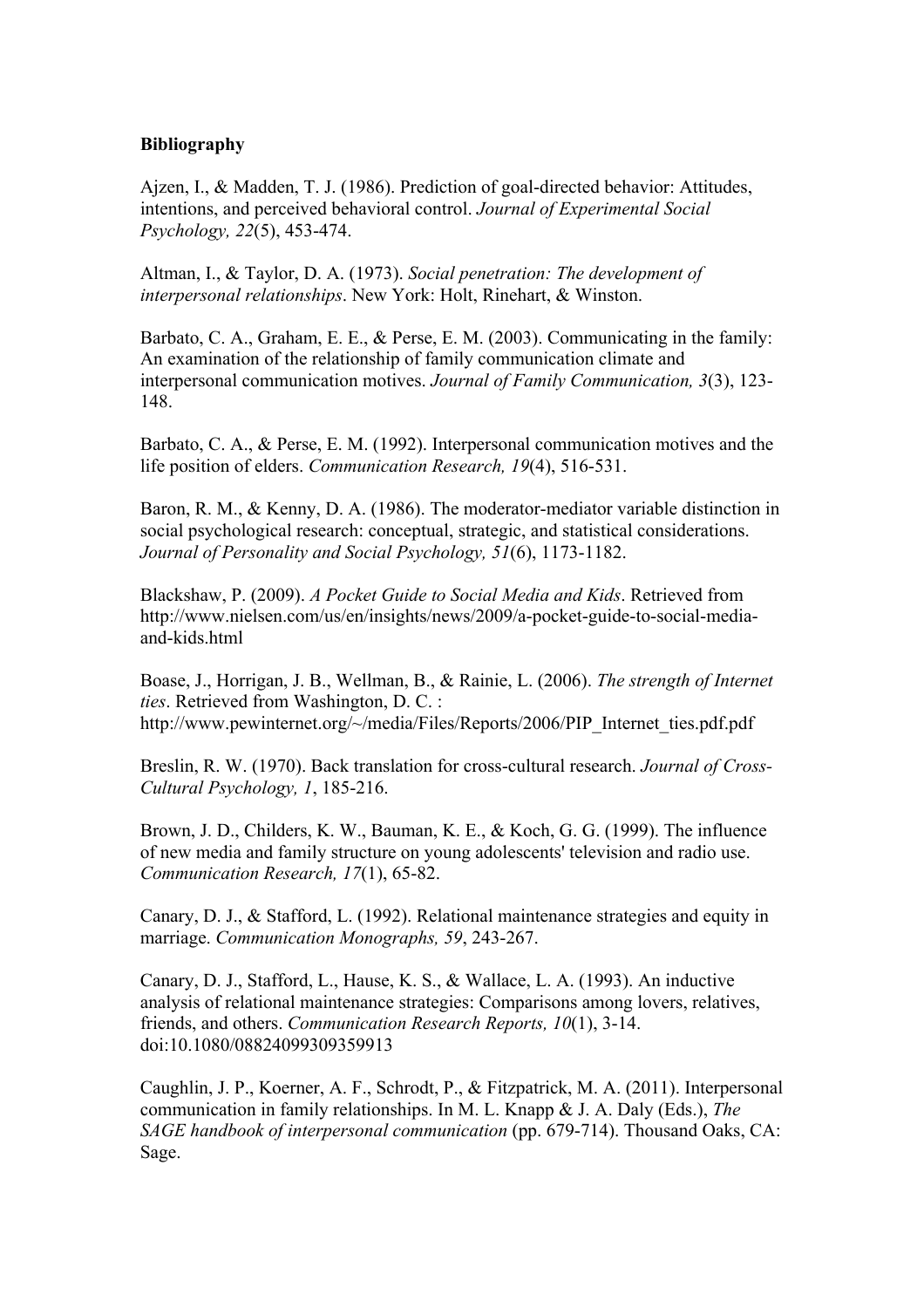Chaffee, S. H., McLeod, J. M., & Atkin, C. K. (1971). Parental influences on adolescent media use. *American Behavioral Scientist, 14*(3), 323-340.

Churchill, G. A. (1979). A paradigm for developing better measures of marketing constructs. *Journal of Marketing Research, 16*, 64-73.

Dindia, K., & Canary, D. J. (1993). Definitions and theoretical perspectives on maintaining relationships. *Journal of Social and Personal Relationships, 10*, 163-173.

Dweck, C. S., & Leggett, E. L. (1988). A social-cognitive approach to motivation and personality. *Psychological Review, 95*(2), 256-273.

Golish, T. D. (2000). Changes in closeness between adult children and their parents: A turning point analysis. *Journal of Counseling Psychology, 31*(2), 170-178.

Graham, E. E., Barbato, C. A., & Perse, E. M. (1993). The interpersonal communication motives model. *Communication Quarterly, 41*(2), 172-186.

Gross, E. F. (2004). Adolescent Internet use: What we expect, what teens report. *Journal of Applied Developmental Psychology, 25*(6), 633-649.

Gunuc, S., & Dogan, A. (2013). The relationships between Turkish adolescents' Internet addiction, their perceived social support and family activities. *Computers in Human Behavior, 29*(6), 2197-2207.

Hu, Y., Wood, J. F., Smith, V., & Westbrook, N. (2004). Friendships through IM: Examining the relationship between instant messaging and intimacy. *Journal of Computer-Mediated Communication, 10*(1).

Kanter, M., Afifi, T., & Robbins, S. (2012). The impact of parents "friending" their young adult child on Facebook on perceptions of parental privacy invasions and parent-child relationship quality. *Journal of Communication*, 900-917.

Keaten, J. A., Kelly, L., & Finch, C. (1997). Development of an instrument to measure reticence. *Communication Quarterly, 45*(1), 37-54.

Kelly, L., Duran, R. L., & Zolten, J. J. (2001). The effect of reticence on college students' use of electronic mail to communicate with faculty. *Communication Education, 50*(2), 170-176.

Kelly, L., & Keaten, J. A. (2007). Development of the affect for communication channel scale. *Journal of Communication, 57*, 349-365.

Kelly, L., Keaten, J. A., Hazel, M., & Williams, J. A. (2010). Effects of reticence, affect for communication channels, and self-perceived competence on usage of instant messaging. *Communication Research Reports, 27*(2), 131-142.

Kelly, L., Keaten, J. A., Larsen, J., & West, C. (2004). *The impact of reticence on use of computer-mediated communication II: A qualitative study*. Paper presented at the annual convention of the National Communication Association, Miami Beach, ML.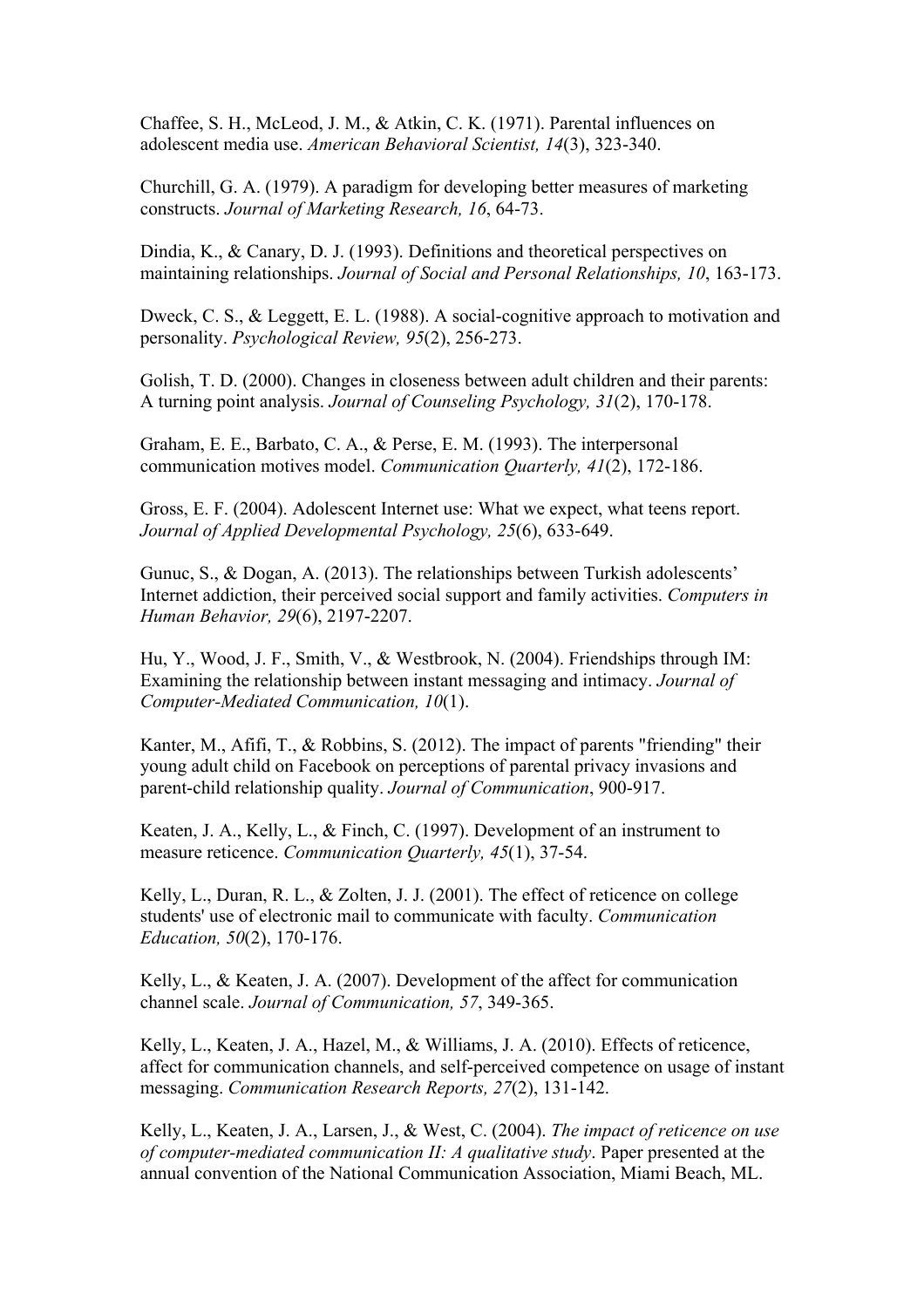Koerner, A. F., & Fitzpatrick, M. A. (2002). Toward a theory of family communication. *Communication Theory, 12*(1), 70-91.

Kornblum, W. (2011). *Sociology in a changing world* (9th ed.). Belmont, CA: Wadsworth

Kraut, R., Kiesler, S., Boneva, B., Cummings, J., Helgeson, V., & Crawford, A. (2002). Internet paradox revisited. *Journal of Social Issues, 58*(1), 49-74.

Ledbetter, A. M. (2009). Family communication patterns and relational maintenance behavior: Direct and mediated associations with friendship closeness. *Human Communication Research, 35*, 130-147.

Lee, S. J. (2009). Online communication and adolescent social ties: Who benefits more from Internet use? *Journal of Computer-Mediated Communication, 4*(3), 509- 531.

Lenhart, A., Lewis, O., & Rainie, L. (2006). Teenage life online: The rise of the instant message generation and the Internet's impact on friendships and family relationships. In K. M. Galvin & P. J. Cooper (Eds.), *Making connections: Readings in relational communication* (pp. 355-362). New York: Oxford University Press.

Lenhart, A., Madden, M., Macgill, A. R., & Smith, A. (2007). *Teens and technology: Youth are leading the transition to a fully wired and mobile nation*. Retrieved from Washington, D. C. :

Lin, C.-H., & Yu, S.-F. (2008). Adolescent Internet usage in Taiwan: Exploring gender differences. *Adolescence, 43*(170), 317-331.

Lull, J. (1980). Family communication patterns and the social uses of television. *Communication Research, 7*(3), 319-333.

Macgill, A. (2007). *Parent and teen Internet use*. Retrieved from http://www.pewinternet.org/2007/10/24/parent-and-teen-internet-use/

Madden, M., Lenhart, A., Duggan, M., Cortesi, S., & Gasser, U. (2013). *Teens and Technology 2013*. Retrieved from Washington, D.C. :

Martin, M. M., & Anderson, C. M. (1995). The father-young adult relationship: Interpersonal motives, self-disclosure, and satisfaction. *Communication Quarterly, 43*(2), 119-130.

Martin, M. M., & Anderson, C. M. (2009). The father-young adult relationship: Interpersonal motives, self-disclosure, and satisfaction. *Communication Quarterly, 43*(2), 119-130.

McLeod, J. M., & Chaffee, S. H. (1972). The construction of social reality. In J. Tedeschi (Ed.), *The social influence processes*. Chicago: Aldine-Atherton.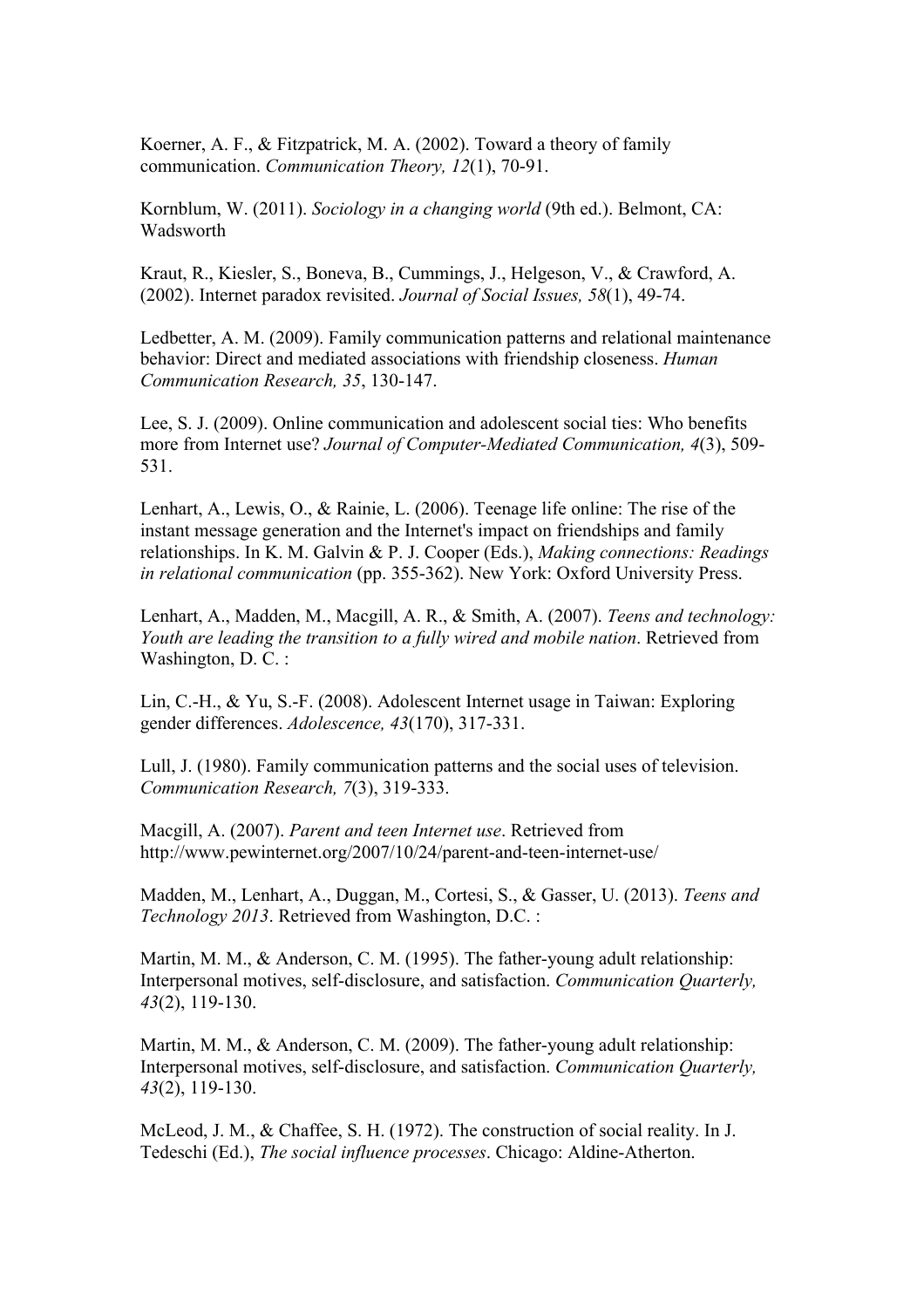Mesch, G., & Talmud, I. (2006). The quality of online and offline relationships: The role of multiplexity and duration of social relationships. *The Information Society: An International Journal, 22*(3), 137-148.

Mesch, G. S. (2003). The family and the Internet: The Israeli case. *Social Science Quarterly, 84*(4), 1038-1050.

Miller, R. S., & Lefcount, H. M. (1982). The assessment of social intimacy. *Journal of Personality Assessment, 46*, 514-518.

Moore, R. L., & Moschis, G. P. (1983). Role of mass media and the family in development of consumption norms. *Journalism Quarterly, 60*(1), 67-73.

Moschis, G. P. (1985). The role of family communication in consumer socialization of children and adolescents. *Journal of Consumer Research, 11*(4), 898-913.

Moss, B. F., & Schwebe, A. I. (1993). Marriage and romantic relationship: Defining intimacy in romantic relationships. *Family Relation, 42*, 31-37.

Myers, S. A., Brann, M., & Rittenour, C. E. (2008). Interpersonal communication motives as a predictor of early and middle adulthood siblings' use of relational maintenance behaviors. *Communication Research Reports, 25*(2), 155-167.

Nie, N. H., Hillygus, D. S., & Erbring, L. (2002). Internet use, interpersonal relations, and sociability: A time diary study. In B. Wellman & C. Haythornthwaite (Eds.), *The Internet in everyday life* (pp. 215-243). Malden: Blackwell Publishers Ltd. .

Nunnally, J. C. (1978). *Psychometric theory* (2 ed.): McGraw-Hill.

Olson, D. H. (1993). Circumflex model of marital and family systems: Assessing family functioning. In F. Walsh (Ed.), *Normal family processes* (2nd ed., pp. 104-137). New York: Guilford Press.

Parks, M. R., & Floyd, K. (1996). Meanings for closeness and intimacy in friendship. *Journal of Social and Personal Relationships, 13*(1), 85-107.

Parks, M. R., & Roberts, L. D. (1998). 'Making Moosic': The development of personal relationships on line and a comparison to their off-line counterparts. *Journal of Social and Personal Relationships, 15*(4), 517-537.

Phillips, G. M. (1984). Reticence: A perspective on social withdrawal. In J. A. Daly & J. C. McCroskey (Eds.), *Avoiding communication: Shyness, reticence, and communication apprehension* (pp. 51-66). Beverly Hills: Sage.

Phillips, G. M. (1991). *Communication incompetencies: A theory of training oral performance behavior*. Carbondale, IL: Southern Illinois University Press.

Ramirez, A., & Broneck, K. (2009). 'IM me': Instant messaging as relational maintenance and everyday communication. *Journal of Social and Personal Relationships, 26*(2-3), 291-314.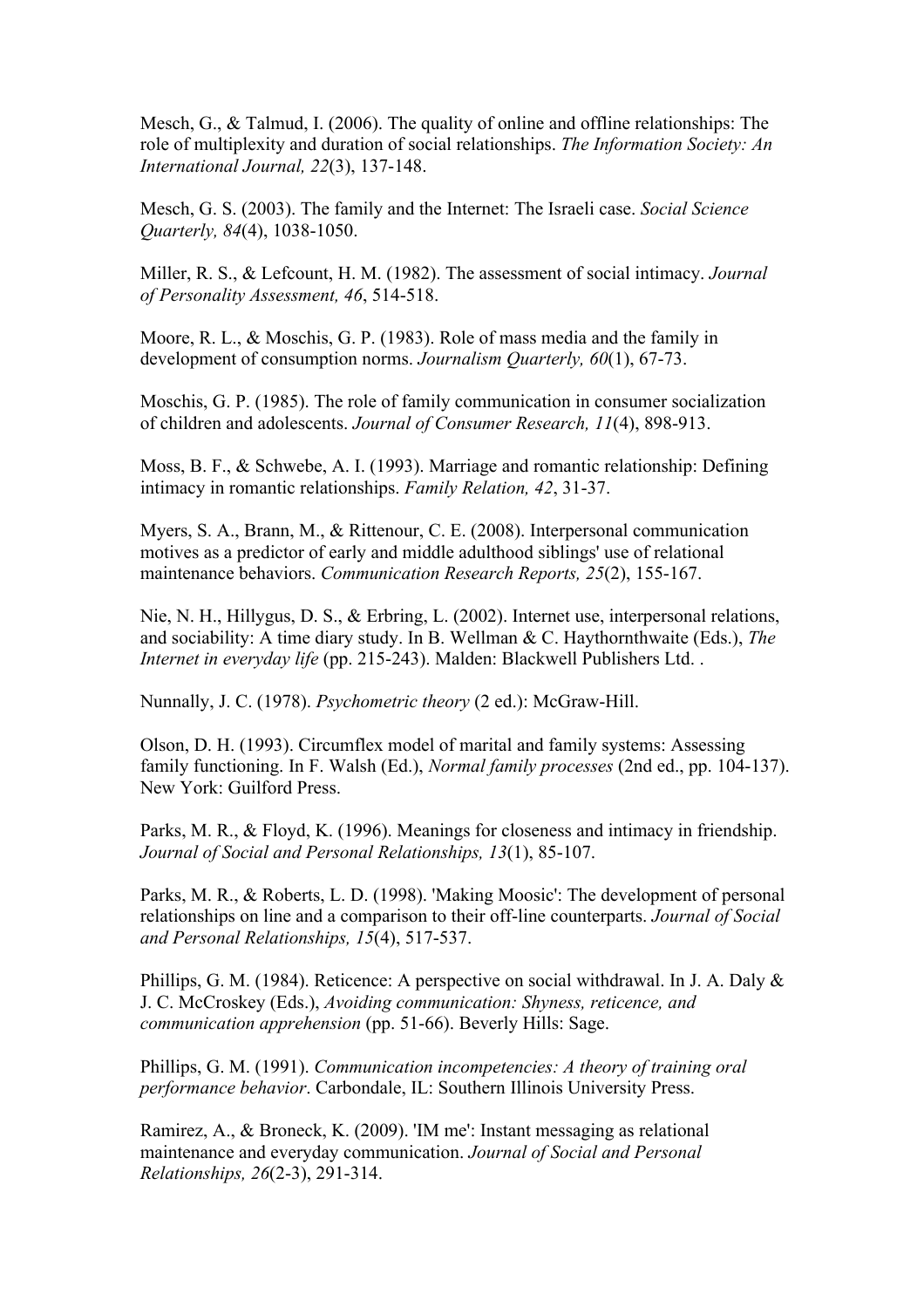Repinski, D. J., & Zook, J. M. (2005). Three measures of closeness in adolescents' relationships with parents and friends: Variations and developmental significant. *Personal Relationships, 12*(1), 79-102.

Rice, R. E. (1993). Media appropriateness: Using social presence theory to compare traditional and new organizational media. *Human Communication Research, 19*(4), 451-484.

Ritchie, L. D., & Fitzpatrick, M. A. (1990). Family communication patterns: Measuring intrapersonal perceptions of interpersonal relationships. *Communication Research, 17*(4), 523-544.

Riva, G. (2002). The sociocognitive psychology of computer-mediated communication: The present and future of technology-based interactions. *CyberPsychology & Behavior, 5*(6), 581-598.

Roming, C., & Bakken, L. (1992). Intimacy development in middle adolescence: Its relationship to gender and family cohesion and adaptability. *Journal of Youth and Adolescence, 21*(3), 325-337.

Rubin, R. B., Perse, E. M., & Barbato, C. A. (1988). Conceptualization and measurement of interpersonal communication motives. *Human Communication Research, 14*(4), 602-628.

Rudi, J. H., Walkner, A., & Dworkin, J. (2014). Adolescent-parent communication in a digital world: Differences by family communication patterns. *Youth & Society*, 1-18. doi:10.1177/0044118X14560334

Schutz, W. C. (1966). *The interpersonal underworld*. Palo Alto, CA: Science and Behavior Books.

Schwartz, J. (2004). That parent-child conversation is becoming instant and online. *The New York Times*. Retrieved from http://www.nytimes.com

Sherblom, J. C., Withers, L. A., & Leonard, L. G. (2013). The influence of computermediated communication (CMC) competence on computer-supported collaborative learning (CSCL) in online classroom discussions. *Human Communication, 16*(1), 31- 39.

Solomon, Y., Warin, J., Lewis, C., & Langford, W. (2002). Intimate talk between parents and their teenage children: Democratic openness or covert control? *Sociology, 36*(4), 965-983.

Stafford, L., & Canary, D. J. (1991). Maintenance strategies and romantic relationship type, gender and relational characteristics. *Journal of Social and Personal Relationships, 8*(2), 217-242.

Stritzke, W. G. K., Nguyen, A., & Durkin, K. (2004). Shyness and computermediated communication: A self-presentational theory perspective. *Media Psychology,*